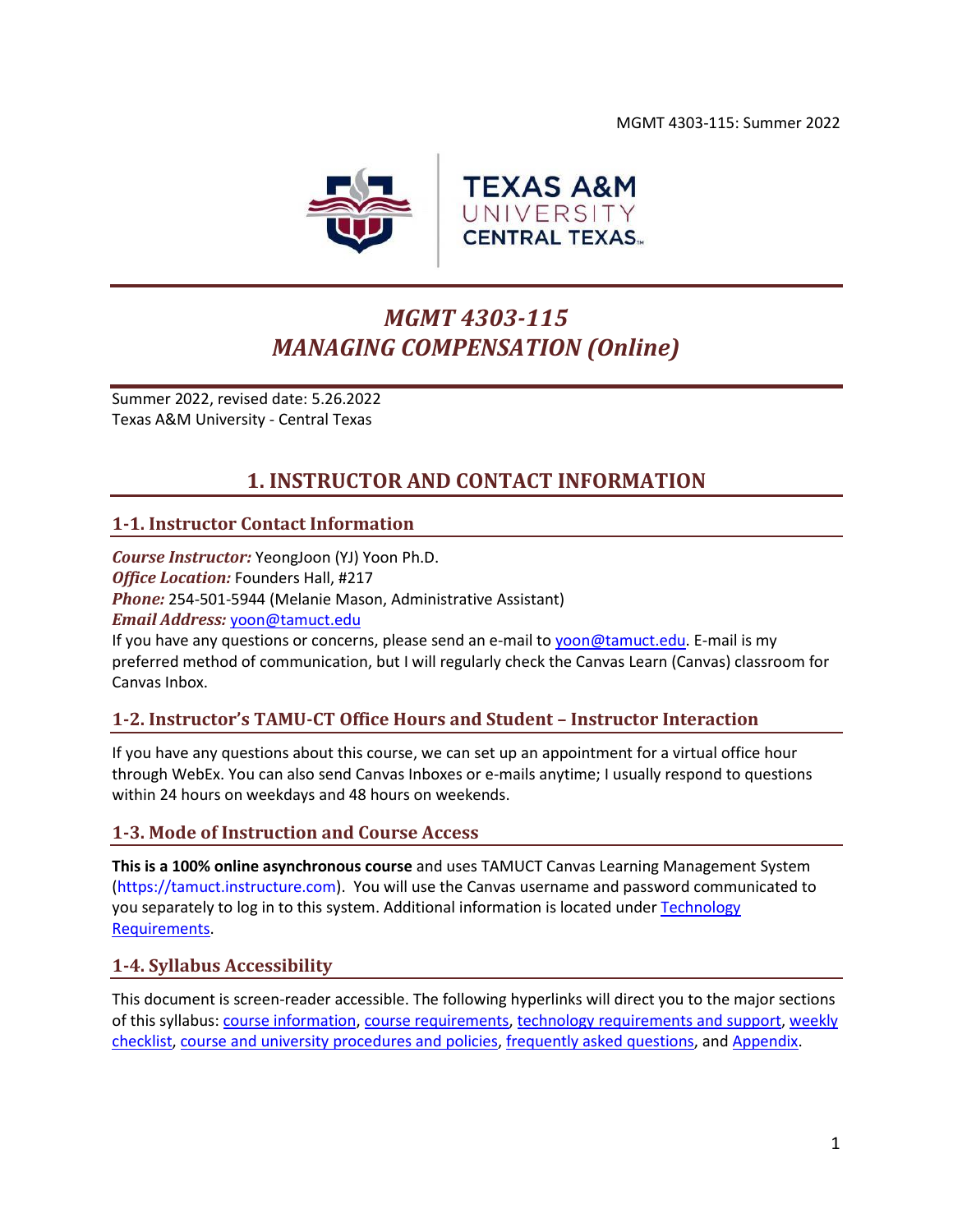## **1-5. SafeZone**

<span id="page-1-0"></span>SafeZone provides a public safety application that gives you the ability to call for help with the push of a button. It also provides Texas A&M University-Central Texas the ability to communicate emergency information quickly via push notifications, email, and text messages. All students automatically receive email and text messages via their myCT accounts.

Downloading SafeZone allows access to push notifications and enables you to connect directly for help through the app. You can download SafeZone from the app store and use your myCT credentials to log in. If you would like more information, you can visit the **SafeZone** website.

To register SafeZone on your phone, please follow these three easy steps:

1. Download the SafeZone App from your phone store using the link below: o [iPhone/iPad](https://apps.apple.com/app/safezone/id533054756)

o [Android Phone/Tablet](https://play.google.com/store/apps/details?id=com.criticalarc.safezoneapp)

- 2. Launch the app and enter your myCT email address (e.g., {name}@tamuct.edu)
- 3. Complete your profile and accept the terms of service

## **2. COURSE INFORMATION**

## **2-1. Course Overview and Description**

The main purpose of this course is to help students understand the various factors that affect the two crucial pay decisions that organizations need to make: *How* (pay method) and *how much* (pay level) an organization should pay its employees. Integrating various perspectives from management and economics, this course explores how a variety of factors such as labor market, organization, and job characteristics affect (or are correlated with) the levels and methods of pay. The course also examines other pay-related issues in the news, such as pay inequality and the gender pay gap. **Compared to the graduate-level compensation course that TAMUCT offers (i.e., HRM 5316: Compensation Management), the emphasis is placed on the understanding of basic concepts, theories, current trends, and legal and social requirements related to the issue of compensation**. A basic level of human resource management knowledge and quantitative applications skill is recommended for taking this course.

## **2-2. Course Objectives**

Upon successful completion of *MGMT4303 Managing Compensation*, students will be able to do the following:

- 1. *How much to pay employees (related to the issue of pay level)* Demonstrate an understanding of the factors that need to be considered in making pay level decisions as an organization and their consequences.
- 2. *How to pay employees (related to the issue of pay method)* Demonstrate an understanding of the factors that need to be considered in making pay method decisions as an organization and their consequences.
- 3. *Factors to consider as a job-seeker to earn more* Identify factors that can affect pay levels and consider these factors in looking for a job as a job seeker.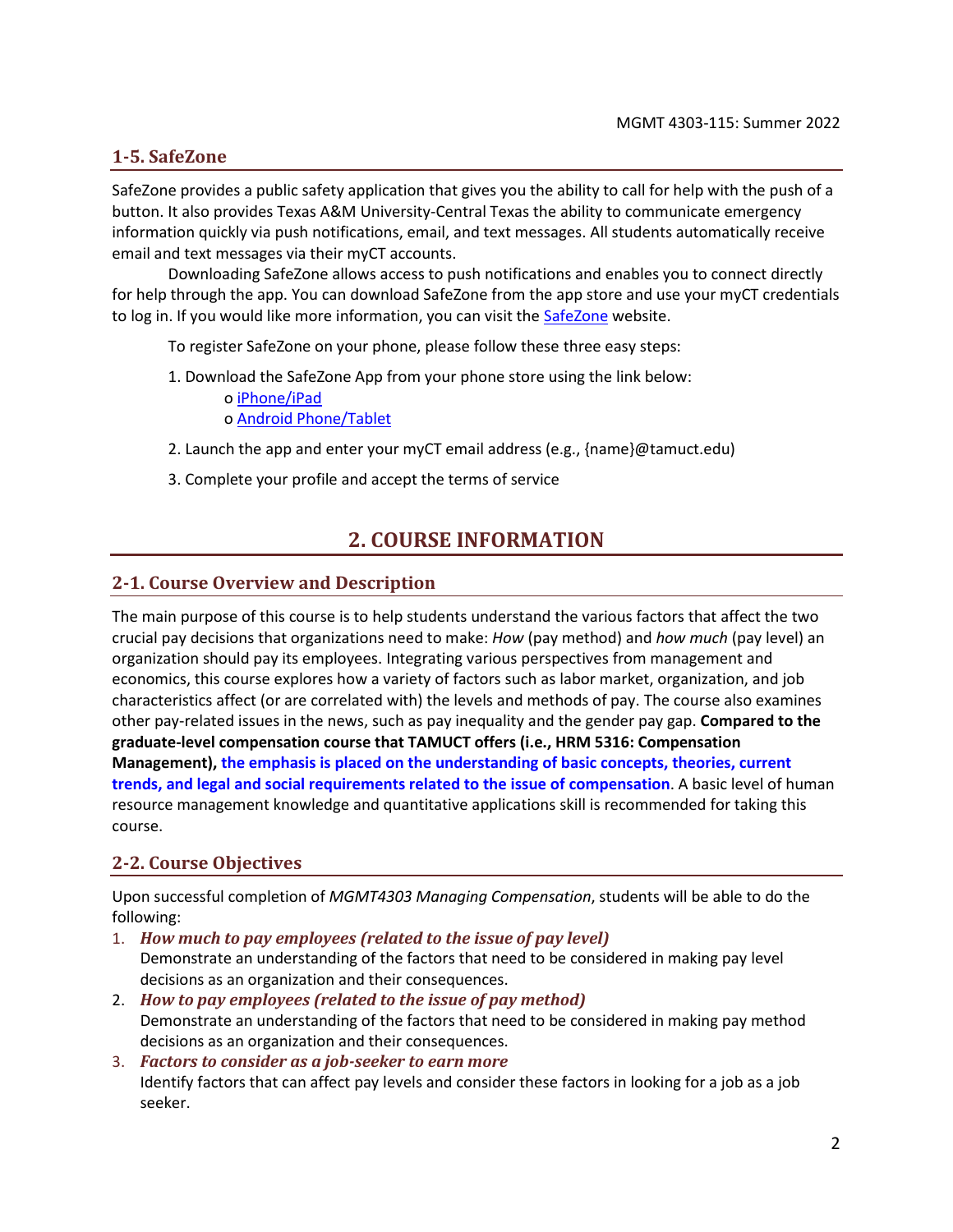## 4. *Professional Etiquette*

Understand, apply, and demonstrate professionalism as described under professional etiquette [\(Course Requirement 7: Section 3-7\)](#page-4-0).

## **2-3. Module Learning Outcomes**

Module-level student outcomes can be viewed in the Canvas classroom at the beginning of each module.

## **2-4. Required Readings and Videos**

The textbook is *Pay: Why people earn what they earn and what you can do now to make more* by Kevin Hallock. The book is available online through the TAMUCT Library website (http://tamuct.libguides.com/index). But you may want to purchase the book since the number of readers that can access the online version on the TAMUCT Library website at the same time is limited. The detail of our main textbook is as follows.

- Title: Pay: Why people earn what they earn and what you can do now to make more
- Author: Kevin Hallock
- ISBN: 978-1-107-01498-5
- Publisher: Cambridge University Press
- Publication Year: 2012

We will also read some more recent articles fro[m WorldatWork](https://worldatwork.org/) throughout the course. To do the assignment on Pay/Income Inequality, you will be required to watch the movie *Inequality for All*. TAMUCT library has the online version of this movie. The link to the movie will be provided through our Canvas website.

## **3. COURSE REQUIREMENTS**

<span id="page-2-0"></span>A syllabus serves as an instructional and study planning document for both faculty and students. Although every effort will be taken to complete the semester according to the syllabus, it may become necessary to make certain changes to better facilitate the academic environment. In such an event, changes will be announced in the virtual classroom and emailed to students within one week of the change decision. Following is a description of the major course assignments as well as other components that make up the total grade for this course.

#### **\* IMPORTANT NOTICE**

**All the required works in this course represent the independent work of students; teamwork will not be permitted. A student who turned in a course requirement that is a result of teamwork will receive a failing grade "F" and be referred to Student Affairs**.

## **3-1. Requirement 1: Discussions (7 discussions, points per discussion range from 30 to 40, a total of 260 points)**

Discussions are intended to create student-to-student interaction in the course as well as teach and reinforce module concepts. Some discussions are intended to make students think about issues that will be taught in the following week's module. *A rubric with the grading criteria will be provided with the discussion instruction.* Discussions are interactive and time-sensitive; therefore, contributions to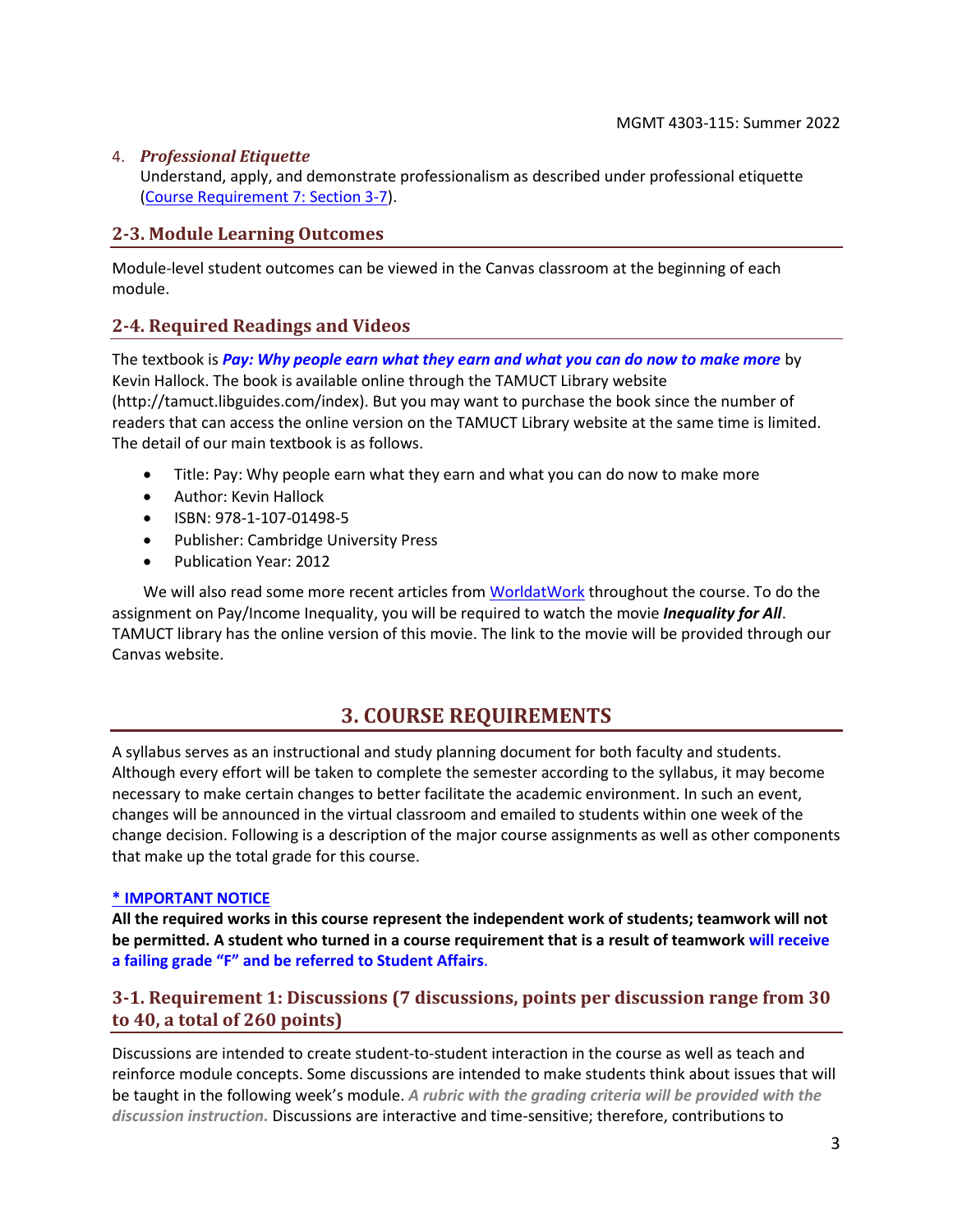#### **discussions will not be accepted late without written documentation of an unavoidable or unforeseeable event.**

**Professional Conduct Expectations:** Online netiquette and in-person professional conduct are required at all times. I reserve the right to delete student posts that violate netiquette expectations, including those posts that lack kindness, respect, and inclusive language towards students or the instructor. A student whose post lacks netiquette will be deleted and receive a 0 for that discussion. A student's behavior that is unprofessional and or violates netiquette expectations will be viewed as a violation of professional etiquette [\(Course Requirement 7: Section 3-7\)](#page-4-0). **A reduction in one final grade level (e.g., from A grade to B grade) will occur per case of behavior that is unprofessional and/or violates netiquette expectations.** However, I reserve the right to reduce the penalty if I believe the behavior was unintentional or very minor in impact.

## **3-2. Requirement 2: Individual Assignments (8 assignments, 60 points per assignment, a total of 480 points)**

Assignments in this course are assessments of module-level learning objectives, which are designed to help you practice applying course concepts to solve compensation problems. *A rubric entailing the grading criteria is provided with instruction for the assignment.* An example of an individual assignment can be found in the [Appendix.](#page-21-0)

If citations and references are needed in writing your answers for any activities (e.g., discussions and assignments) in this course, you are required to use the **American Psychological Association** (APA) formatting. **Students whose assignment includes plagiarism will receive a failing grade "F" on this course and be referred to Student Affairs.** However, I reserve the right to reduce the penalty if I believe plagiarism was unintentional or very minor in impact. Please review my policy regarding Plagiarism under Instructor's Policies [\(Section 3-9\).](#page-4-1) If you are unfamiliar with APA, I encourage you to investigate the links provided in the Orientation module.

**Assignments are not accepted late without written documentation of an unavoidable or unforeseeable event preventing you from completing and turning in the assignment during the week it was available for submission.**

## **3-3. Requirement 3: Review Quizzes (for Modules 2 to 15: 14 review quizzes, 10 points each, a total of 140 points)**

Review quizzes are provided to ensure students are understanding concepts presented in the required readings and videos, as well as to help prepare you for the final exam. Quizzes reinforce key concepts from the required readings and videos related to module-level objectives. Quizzes will be completed and submitted to Canvas, then scored automatically through TAMUCT's Web-supported Canvas application.

**Students can take each quiz twice. The higher score of the two attempts will be recorded.** Quizzes include 3 to 10 questions each and are anticipated to take approximately 15 minutes to complete. However, you may take up to 30 minutes to complete the quiz. Keep in mind that quizzes must be completed by the due date posted on the [weekly checklist.](#page-7-0) **Opportunities to complete quizzes late will only be provided with written documentation of an unavoidable or unforeseeable event.**

## **3-4. Requirement 4: Final Exam (100 points)**

There will be a final exam at the end of the semester. The exam includes 50 multiple choice and true/false questions, which **assess content from the required readings and videos**. 50 multiple choice and true/false questions will be scored automatically through TAMUCT's Web-supported Canvas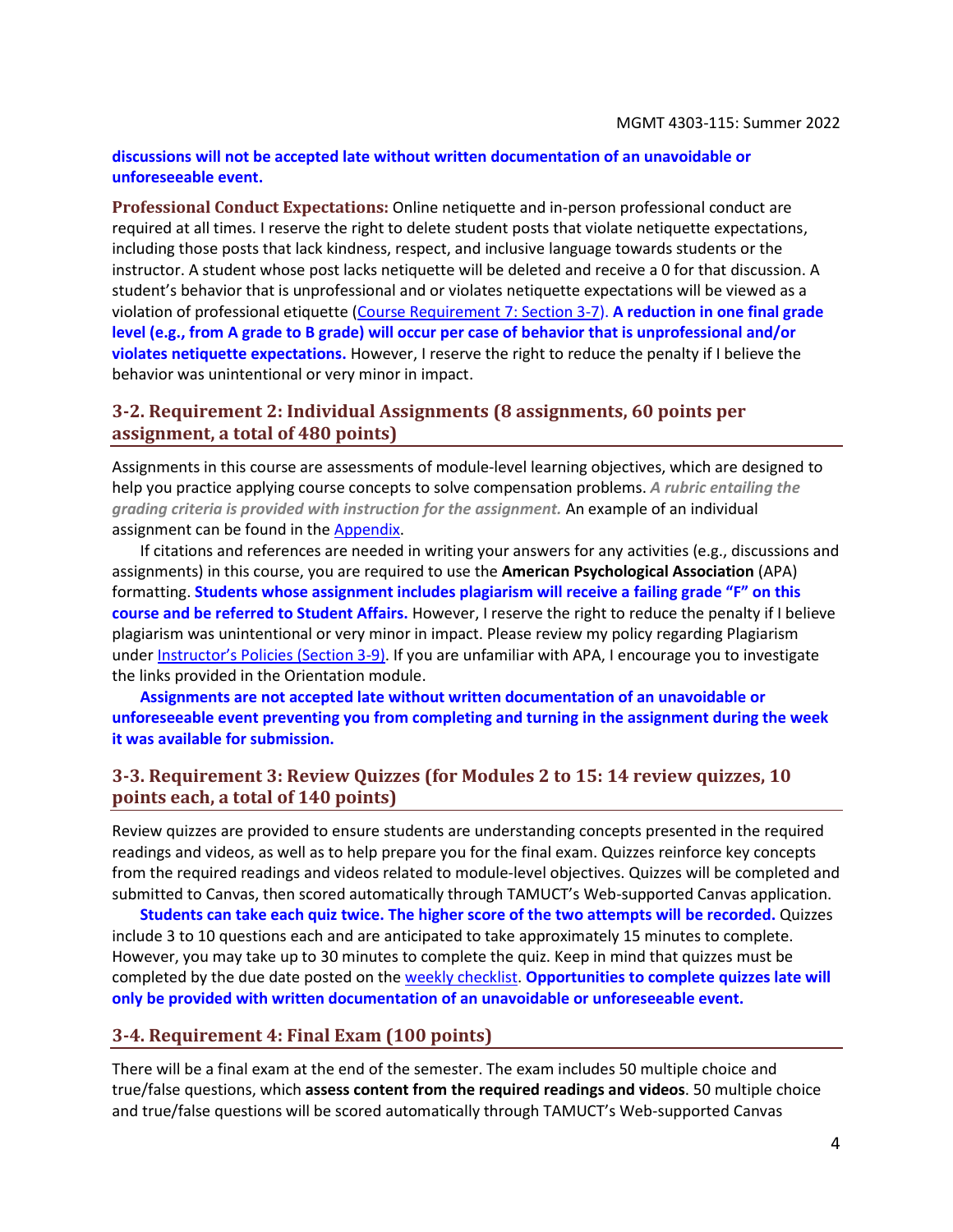application. To complete the 50 multiple choice and true/false questions, 150 minutes will be given and **must be completed in one sitting (multiple attempts are NOT allowed for this exam)**.

## **3-5. Requirement 5: Introduction (10 points)**

You need to post your introduction at the beginning of the course (10 points).

## **3-6. Requirement 6: Syllabus/Plagiarism Review Quiz (10 points)**

This quiz is provided to ensure students understand the course requirements as well as the writing requirements to successfully pass this course.

**Students can take this quiz twice. The higher score of the two attempts will be recorded.** This quiz includes 10 questions and is anticipated to take approximately 15 minutes to complete. However, you may take up to 30 minutes to complete the quiz. Keep in mind that this quiz must be completed by the due date posted on the [weekly checklist.](#page-7-0) **Opportunities to complete the quiz late will only be provided with written documentation of an unavoidable or unforeseeable event.**

## <span id="page-4-0"></span>**3-7. Requirement 7: Professional Etiquette**

Students are expected to embody professionalism to include the following:

- *1. Demeanor* Being polite, well-spoken, inclusive, and mature, and demonstrating tact, respect, compassion, and appreciation - not being rude, belligerent, arrogant, or aggressive.
- *2. Reliability* Following through on tasks in a timely manner and communicating unanticipated events.
- *3. Competency* Committing to learning and applying content from the course, acting in a responsible manner, and practicing sound judgment, seeking assistance when appropriate.
- *4. Ethics* Being honest and trustworthy.
- *5. Equality* Refraining from giving or seeking preferential treatment unless supported by the Office of Student Success, adhering to published policies of the university, and seeking assistance or clarification when appropriate.

**A student who violates professional etiquette in a manner that is egregious (as determined by the instructor) may result in a failing grade for the course**. A less severe penalty may be assigned by the instructor, depending on the circumstances of the situation.

#### **3-8. Bonus Assignments**

The instructor may provide students with bonus assignments throughout the semester.

## <span id="page-4-1"></span>**3-9. Instructor Policies**

Late works: All works are due on the date designated on the [weekly checklist](#page-7-0) unless otherwise posted in the classroom announcements. **No late works will be accepted without written documentation of an unavoidable or unforeseeable event.** It is your responsibility to contact me and request a deadline extension or an alternate assignment, if needed.

*Plagiarism:* **A student who turned in a plagiarized assignment will receive a failing grade "F" and be referred to Student Affairs**. However, I reserve the right to reduce the penalty if I believe plagiarism was unintentional or very minor in impact.

When you are using an idea from another source (including your past assignments from this as well as other courses) in your writing, you need to do the following two things.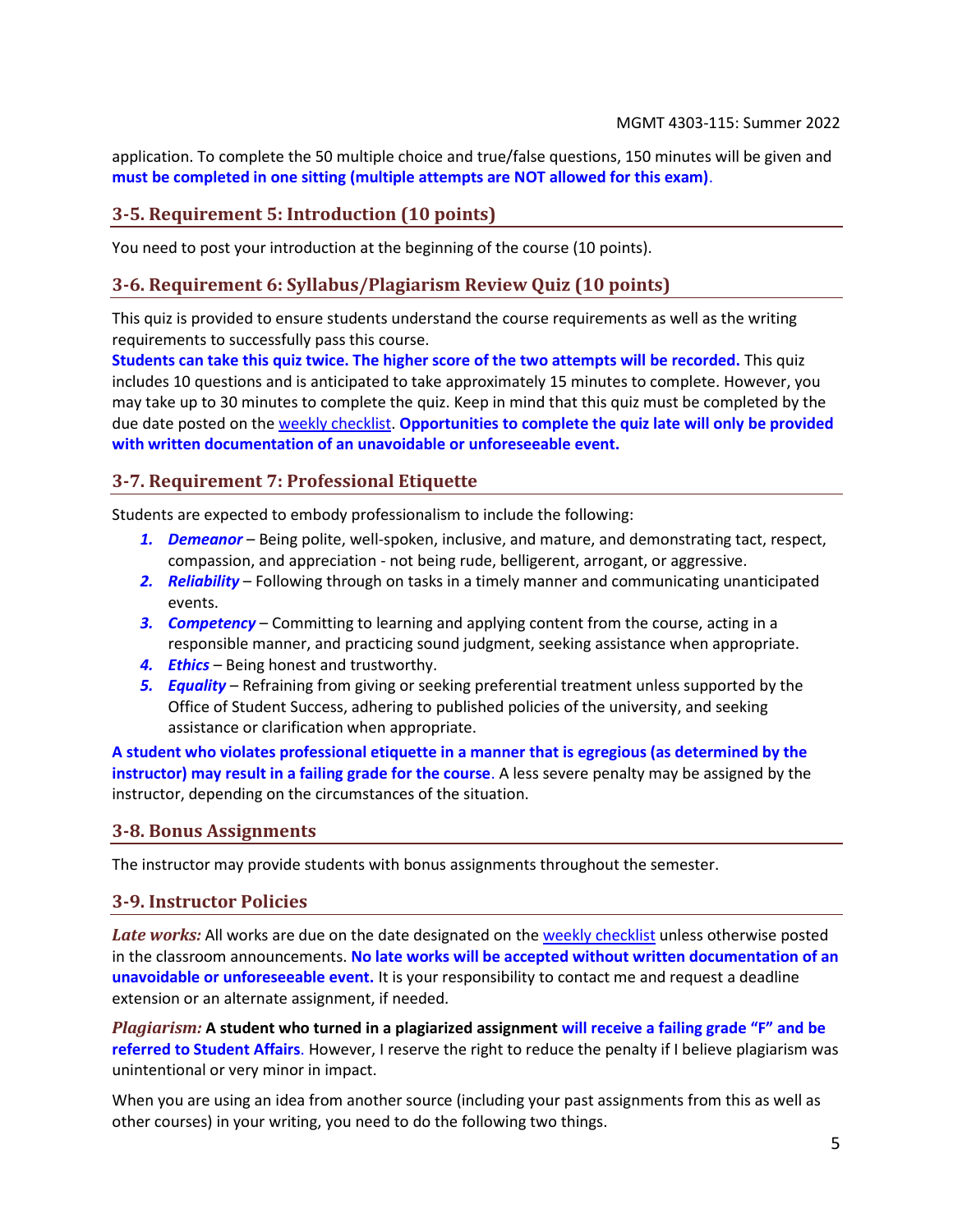**1) Cite and reference the source properly (using the APA format).**

**2) Paraphrase the original writing, so that no more than seven consecutive words are identical.**

**\* Here, a 'source' also includes your past assignments from this as well as other courses.**

**Any writing (that uses an idea from another source) that does not meet BOTH of the above two criteria will be considered plagiarism.**

#### **How to properly cite, reference, and paraphrase are outlined in the** *Citations and References* **video in the Orientation Module. Please watch this video and cite, reference, and paraphrase accordingly.**

*Paraphrasing others' works:* A large portion of a student's work done by paraphrasing (and thus citing and referencing) someone else's work will not be viewed as a result of independent work. A student can paraphrase, cite, and reference someone else's work to make certain points within the student's writing. However, if a too large portion of the student's submission is just a paraphrasing (and thus citing and referencing) of someone else's work, it will be viewed as "teamwork," as outlined in [Section 3. COURSE REQUIREMENTS](#page-2-0) of this syllabus. **A student who turned in a course requirement that is a result of teamwork will receive a failing grade "F" and be referred to Student Affairs**.

*Copyright of course materials:* Students should assume that all course materials are copyrighted by the respective author(s). Reproduction of course material or sharing it with others through any means (e.g., directly or indirectly through various websites like Course Hero) is prohibited without consent by the author and/or course instructor. **A student whose course material(s) has been shared through any means will be viewed as violating this copyright policy. Violation of copyright is against the law and Texas A&M University-Central Texas Code of Academic Honesty. Any alleged violations will result in a failing grade "F" and a referral to Student Affairs.**

*The operation of the online course and being an online student:* Students' learning experiences will be largely impacted by interaction with the instructor and other students as part of a learning community. Therefore, by registering for a web-based course, you have committed to participate in the online course activities. Plan to participate regularly.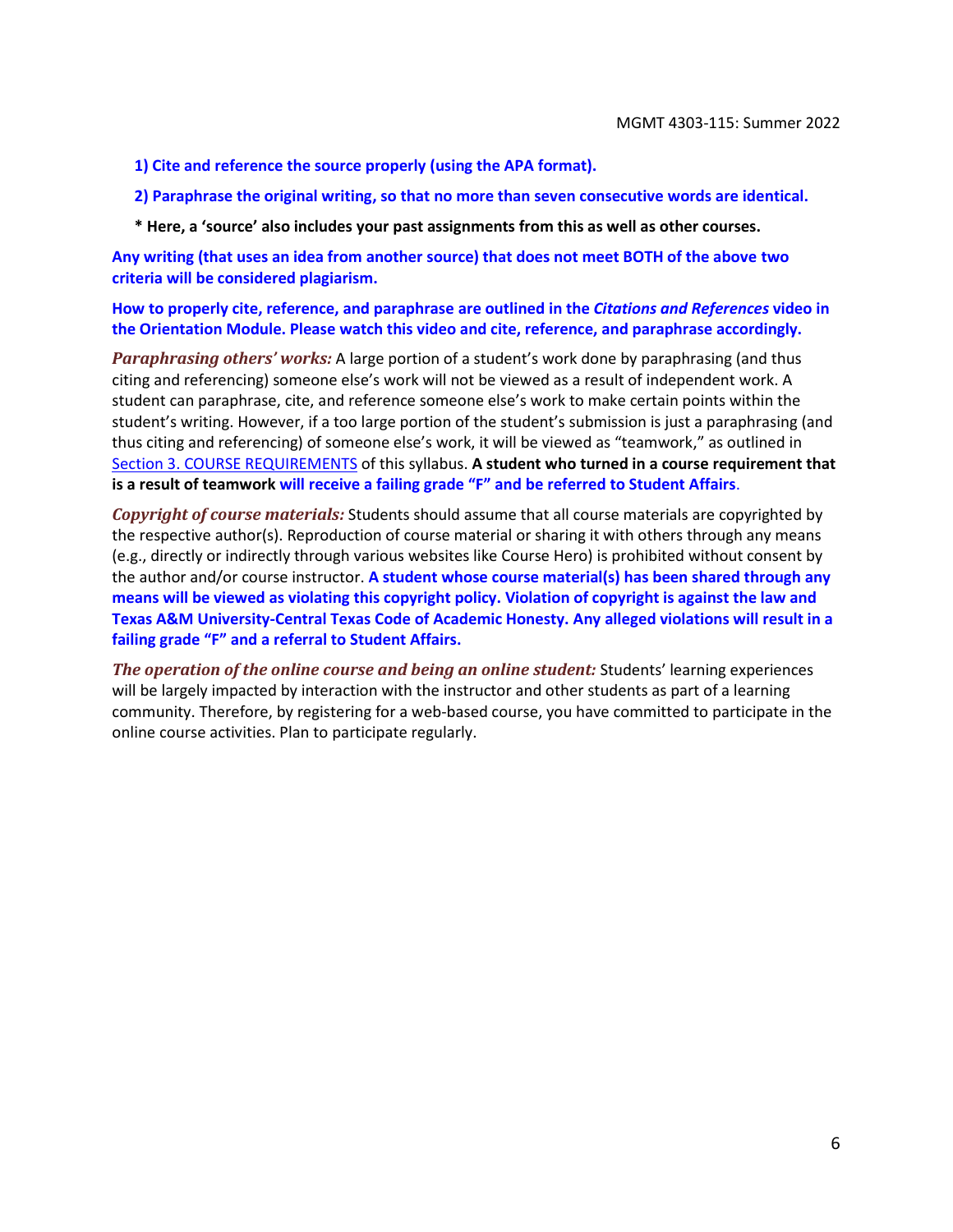## <span id="page-6-2"></span>**3-10. Grading Criteria**

Graded requirements support course objectives and include a combination of discussions, assignments, quizzes, and final exam.

#### *Grade Composition:*

| Requirement                     | Percentage | <b>Detail</b>                                          |
|---------------------------------|------------|--------------------------------------------------------|
| <b>Discussion</b>               | 26%        | 7 discussions - 30 to 40 points each: 260 points total |
| <b>Assignments</b>              | 48%        | 8 assignments - 60 points each: 480 points total       |
| <b>Review Quizzes</b>           | 14%        | 14 quizzes - 10 points each: 140 points total          |
| <b>Introduction</b>             | 1%         | 10 points total                                        |
| <b>Syllabus/Plagiarism Quiz</b> | 1%         | 10 points total                                        |
| <b>Final Exam</b>               | 10%        | 100 points total                                       |
| <b>Professional Etiquette</b>   |            |                                                        |
| <b>Plagiarism</b>               |            | Can be deduction (or failing) factors                  |
| <b>Teamwork</b>                 |            |                                                        |
| <b>Copyright Violation</b>      |            |                                                        |
| <b>Bonus Assignments</b>        |            | Can be an addition factor                              |
| <b>Total</b>                    | 100%       | 1,000 points total                                     |

**Grades will be determined by the total points that you receive in this course: A= 900 or more, B= 899- 800, C= 799-700, D= 699-600, and F= 599 or less. Grades will NOT be determined by the percentage that you may view on our Canvas website.**

*Posting of Grades:* All student grades are anticipated to be posted in the Canvas Grade book within seven days of the submission deadline. If I am unable to return grades within this timeline, I will post an announcement in the Canvas classroom with the anticipated posting date for grades. Students should monitor their grades through this tool and report any issues or concerns immediately.

<span id="page-6-1"></span>*Submitting Course Requirements:* Please submit all course requirements (discussions, assignments, quizzes, and exams) through our Canvas classroom.

## **4. TECHNOLOGY REQUIREMENTS AND SUPPORT**

## <span id="page-6-0"></span>**4-1. Technology Requirements**

*This course will use the TAMUCT Canvas Learn learning management system.*

- Login to [https://tamuct.instructure.com](https://tamuct.instructure.com/) to access the course.
- Username: Your MyCT username
- Initial password: Your MyCT password

*Technology issues are not an excuse for missing a course requirement.* Make sure your computer is configured correctly and address issues well in advance of deadlines. Be sure to identify a backup plan in the event of technology issues, such as using the TAMUCT computer lab, a local library computer where available, a backup laptop of your own, or access to a friend, neighbor, or family member's computer. If you do encounter technical difficulties, please send me an email.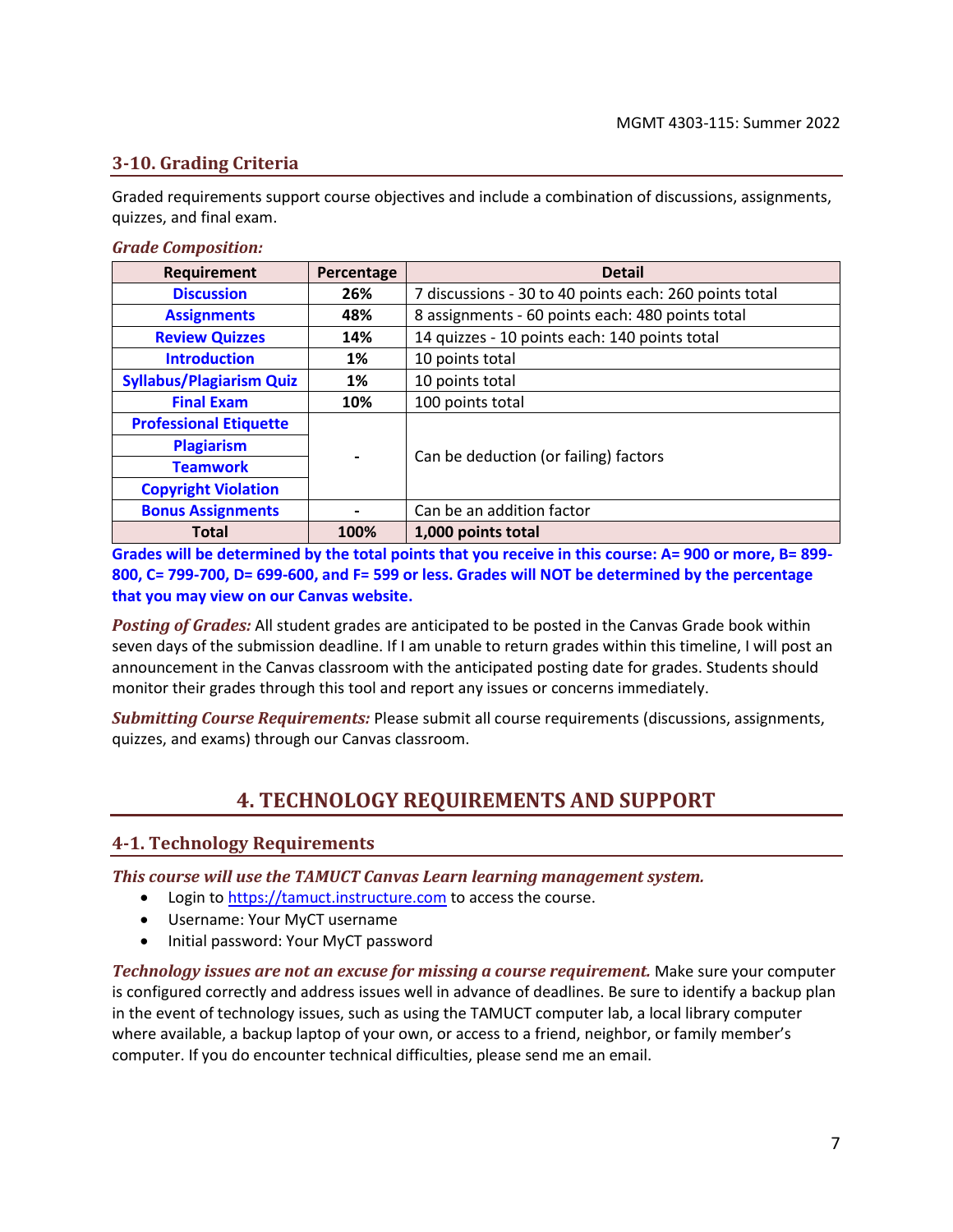## **4-2. Technology Support**

*For Canvas issues* Use the Canvas Help link, located at the bottom of the left-hand menu, for issues with Canvas. You can select "Chat with Canvas Support," submit a support request through "Report a Problem," or call the Canvas support line: 1-844-757-0953.

*For log-in issues* For log-in problems, students should contact Help Desk Central. They are open 24 hours a day, 7 days a week:

- Email: [helpdesk@tamu.edu](mailto:helpdesk@tamu.edu)
- Phone: (254) 519-5466
- Web Chat[: http://hdc.tamu.edu](http://hdc.tamu.edu/)

When calling for support, please let your support technician know you are a TAMUCT student.

*For course contents and requirement issues* For issues related to course content and requirements, contact th[e instructor.](#page-0-0)

<span id="page-7-0"></span>**Remember, technology issues are not an excuse for missing a course requirement – make sure your computer is configured correctly, address issues well in advance of deadlines, and have a backup plan.**

## **5. WEEKLY CHECKLIST**

This weekly checklist provides you with a list of the things that you need to do in a given week. You'll need to check off all the things on the list to be considered "complete" for that week.

Each week's work for the course will begin on Monday and end on Sunday. *Most* of the things that you need to do each week have *Friday* or *Sunday night at 11:59 p.m.* deadlines.

Course materials for a given week will be open at 12:01 a.m. on Monday of the week earlier except for Week 1. Week 1 materials will be opened on Monday of Week 1. So, except for Week 1, you'll have about two weeks to complete the required activities (e.g., quizzes and assignments) from the opening of the materials. **Course materials will not be opened in advance of this schedule**.

I reserve the right to make changes to the course schedule if the need arises. If changes are made, you will be notified in advance of the change through a posted announcement in the Canvas classroom.

For other important dates of our university (e.g., add, drop, and withdraw deadlines), please refer to the [university academic calendar.](https://www.tamuct.edu/registrar/academic-calendar.html)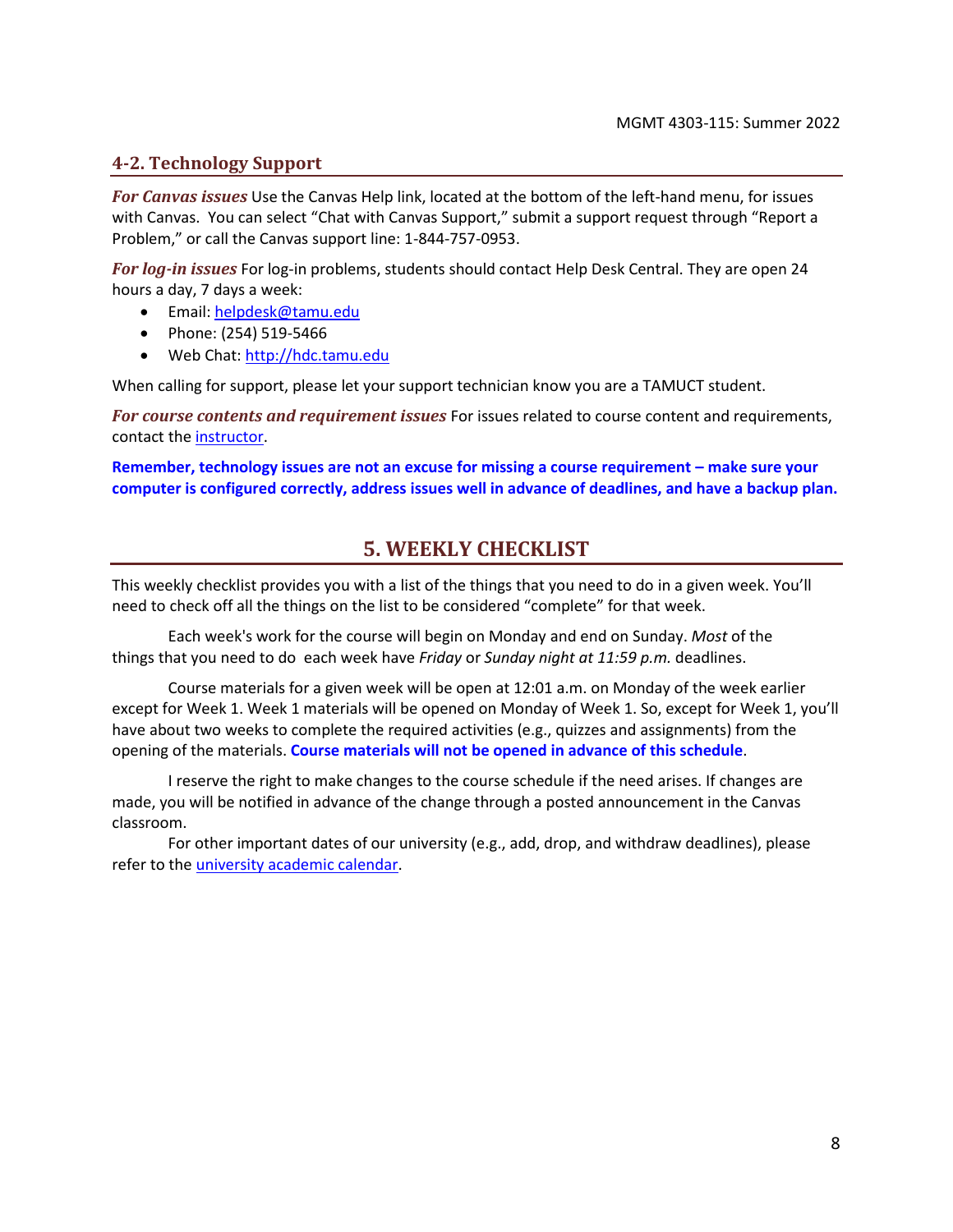#### *Week 1: June 6th, Monday – June 12th, Sunday*

#### *Orientation Module*

| Things to do                                  | <b>Points</b> | Due date                 | Where to find | Done? |
|-----------------------------------------------|---------------|--------------------------|---------------|-------|
| Watch Instructor Welcome Video Message        |               |                          | Home          |       |
| Read the syllabus                             |               | $\overline{\phantom{a}}$ | Syllabus      | □     |
| *Upload your introduction                     | 10            | June $12^{th}$ ,         | Assignments > |       |
|                                               |               | Sunday                   | Others        |       |
| *Complete the Syllabus/Plagiarism Review Quiz | 10            | June $12^{th}$ ,         | Assignments > | П     |
|                                               |               | Sunday                   | Others        |       |
|                                               |               |                          | Modules >     |       |
| Watch Citations and References video          |               |                          | Orientation   |       |
| Read posts in the Orientation Module          |               |                          | Modules >     |       |
|                                               |               |                          | Orientation   |       |

#### *Module 1: Introduction*

| Things to do                  | <b>Points</b>            | Due date                 | Where to find | Done? |
|-------------------------------|--------------------------|--------------------------|---------------|-------|
| <b>Read Required Readings</b> | $\overline{\phantom{0}}$ | $\overline{\phantom{a}}$ | Modules $>$   |       |
|                               |                          |                          | Module 1      |       |
|                               |                          |                          | Modules >     |       |
| Watch Required Video(s)       | -                        | $\overline{\phantom{0}}$ | Module 1      |       |

#### *Module 2: Neoclassical Economic Model of Pay*

| Things to do                   | <b>Points</b> | Due date                 | Where to find         | Done? |
|--------------------------------|---------------|--------------------------|-----------------------|-------|
|                                |               |                          | Modules >             |       |
| Watch Required Video(s)        | -             | $\overline{\phantom{0}}$ | Module 2              |       |
| *Complete Module 2 Review Quiz | 10            | June $12th$ ,            | Assignments >         |       |
|                                |               | Sunday                   | <b>Review Quizzes</b> |       |

#### *Discussion & Assignment*

| Things to do                                       | <b>Points</b> | Due date         | Where to find      | Done? |
|----------------------------------------------------|---------------|------------------|--------------------|-------|
|                                                    | 30            | June $12^{th}$ , | Assignments >      |       |
| *Complete Discussion #1 (Water Tank Cleaning Case) |               | Sunday           | <b>Discussions</b> |       |
| *Complete Assignment 1:                            | 60            | June $12th$ ,    | Assignments >      |       |
| Econ Model of Pay and BLS Statistics               |               | Sunday           | Assignments        |       |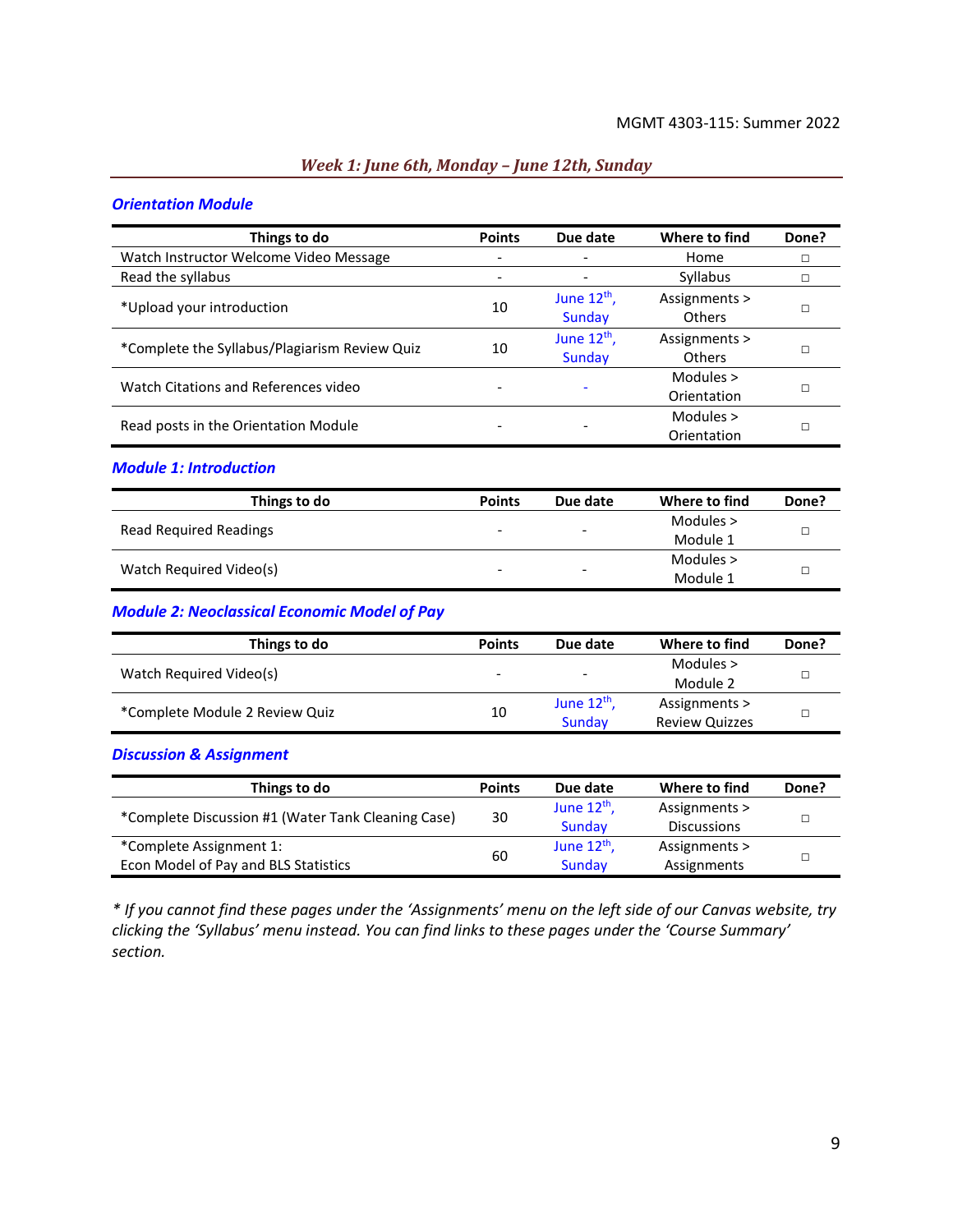## *Week 2: June 13th, Monday – June 19th, Sunday*

#### *Module 3: Limitations of Neoclassical Economics Model of Pay / Business Strategy and Pay*

| Things to do                   | <b>Points</b>            | Due date                 | Where to find         | Done? |
|--------------------------------|--------------------------|--------------------------|-----------------------|-------|
| Read required readings         |                          |                          | Modules $>$           |       |
|                                | $\overline{\phantom{0}}$ | $\overline{\phantom{0}}$ | Module 3              |       |
| Watch Required Video(s)        |                          |                          | Modules $>$           |       |
|                                | ۰                        | $\overline{\phantom{a}}$ | Module 3              |       |
| *Complete Module 3 Review Quiz | 10                       | June $19th$ ,            | Assignments >         |       |
|                                |                          | Sunday                   | <b>Review Quizzes</b> |       |

## *Module 4: Relative Importance of a Job and Pay*

| Things to do                   | <b>Points</b> | Due date      | Where to find         | Done? |
|--------------------------------|---------------|---------------|-----------------------|-------|
| Read required readings         |               |               | Modules $>$           |       |
|                                |               | -             | Module 4              |       |
|                                |               |               | Modules $>$           |       |
| Watch Required Video(s)        |               | -             | Module 4              |       |
|                                |               | June $19th$ , | Assignments >         |       |
| *Complete Module 4 Review Quiz | 10            | Sunday        | <b>Review Quizzes</b> |       |

#### *Discussion & Assignment*

| Things to do                                  | <b>Points</b> | Due date      | Where to find      | Done? |
|-----------------------------------------------|---------------|---------------|--------------------|-------|
| *Complete Discussion #2 (Pay-For-Performance) | 40            | June $19th$ , | Assignments >      |       |
|                                               |               | Sunday        | <b>Discussions</b> |       |
|                                               | 60            | June $19th$ , | Assignments >      |       |
| *Complete Assignment 2: Job evaluation        |               | Sunday        | Assignments        |       |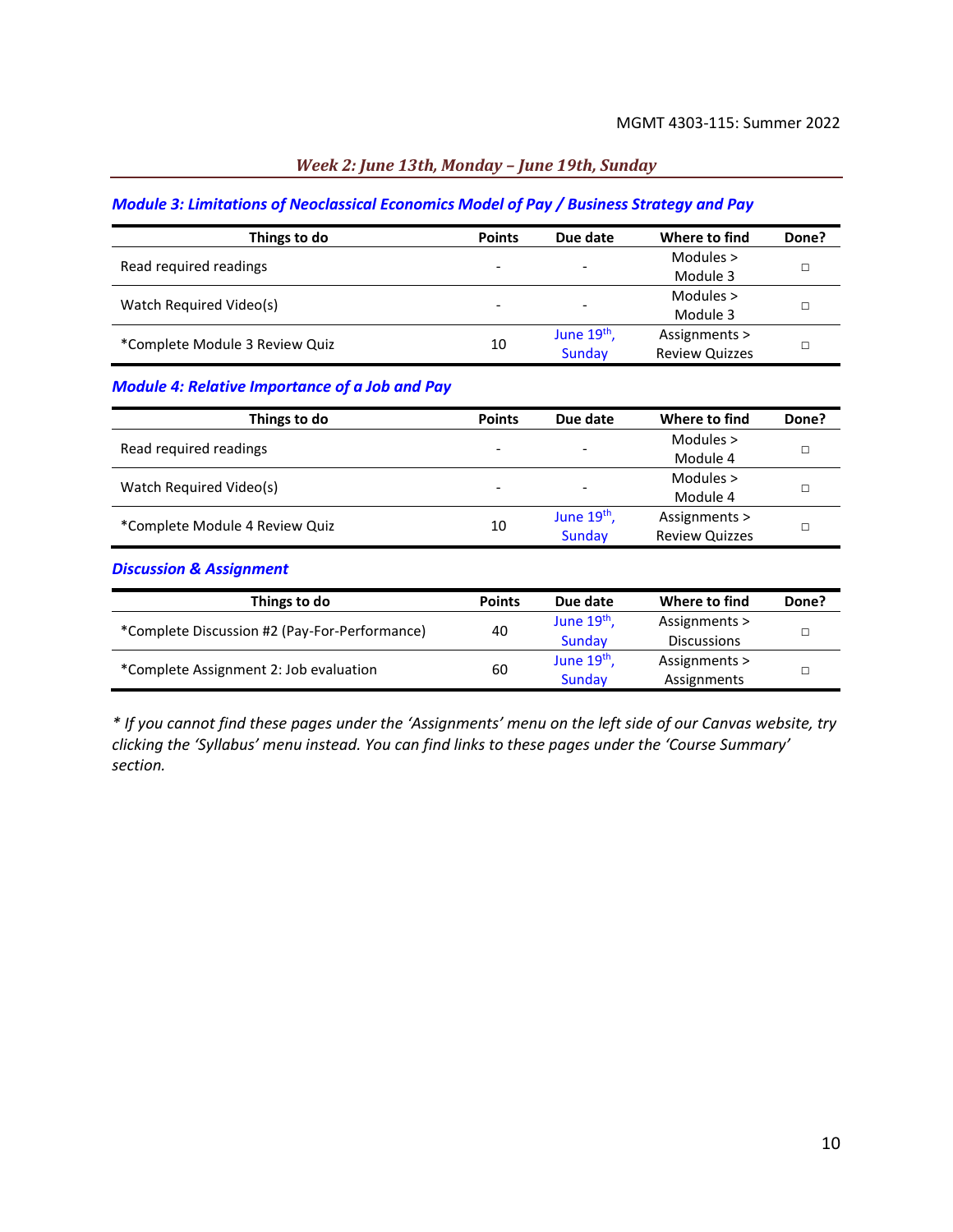#### *Week 3: June 20th, Monday – June 26th, Sunday*

#### *Module 5: Pay-For-Performance*

| Things to do                   | <b>Points</b> | Due date                 | Where to find         | Done? |
|--------------------------------|---------------|--------------------------|-----------------------|-------|
| Read required readings         | -             | $\overline{\phantom{a}}$ | Modules $>$           |       |
|                                |               |                          | Module 5              |       |
| Watch Required Video(s)        | -             | $\overline{\phantom{a}}$ | Modules >             |       |
|                                |               |                          | Module 5              |       |
| *Complete Module 5 Review Quiz | 10            | June $26th$ ,            | Assignments >         |       |
|                                |               | Sunday                   | <b>Review Quizzes</b> |       |

#### *Module 6: Simple Linear Regression*

| Things to do                   | <b>Points</b> | Due date                 | Where to find         | Done? |
|--------------------------------|---------------|--------------------------|-----------------------|-------|
|                                |               |                          | Modules >             |       |
| Watch Required Video(s)        | -             | $\overline{\phantom{a}}$ | Module 6              |       |
|                                |               | June $26th$ ,            | Assignments >         |       |
| *Complete Module 6 Review Quiz | 10            | Sunday                   | <b>Review Quizzes</b> |       |

#### *Discussion & Assignment*

| Things to do                                | <b>Points</b> | Due date                | Where to find      | Done? |
|---------------------------------------------|---------------|-------------------------|--------------------|-------|
| *Complete Discussion #3 (Expectancy Theory) |               | June 26 <sup>th</sup> , | Assignments >      |       |
|                                             | 40            | Sunday                  | <b>Discussions</b> |       |
| *Complete Assignment 3:                     | 60            | June $26th$ ,           | Assignments >      |       |
| Simple linear regression                    |               | Sunday                  | Assignments        |       |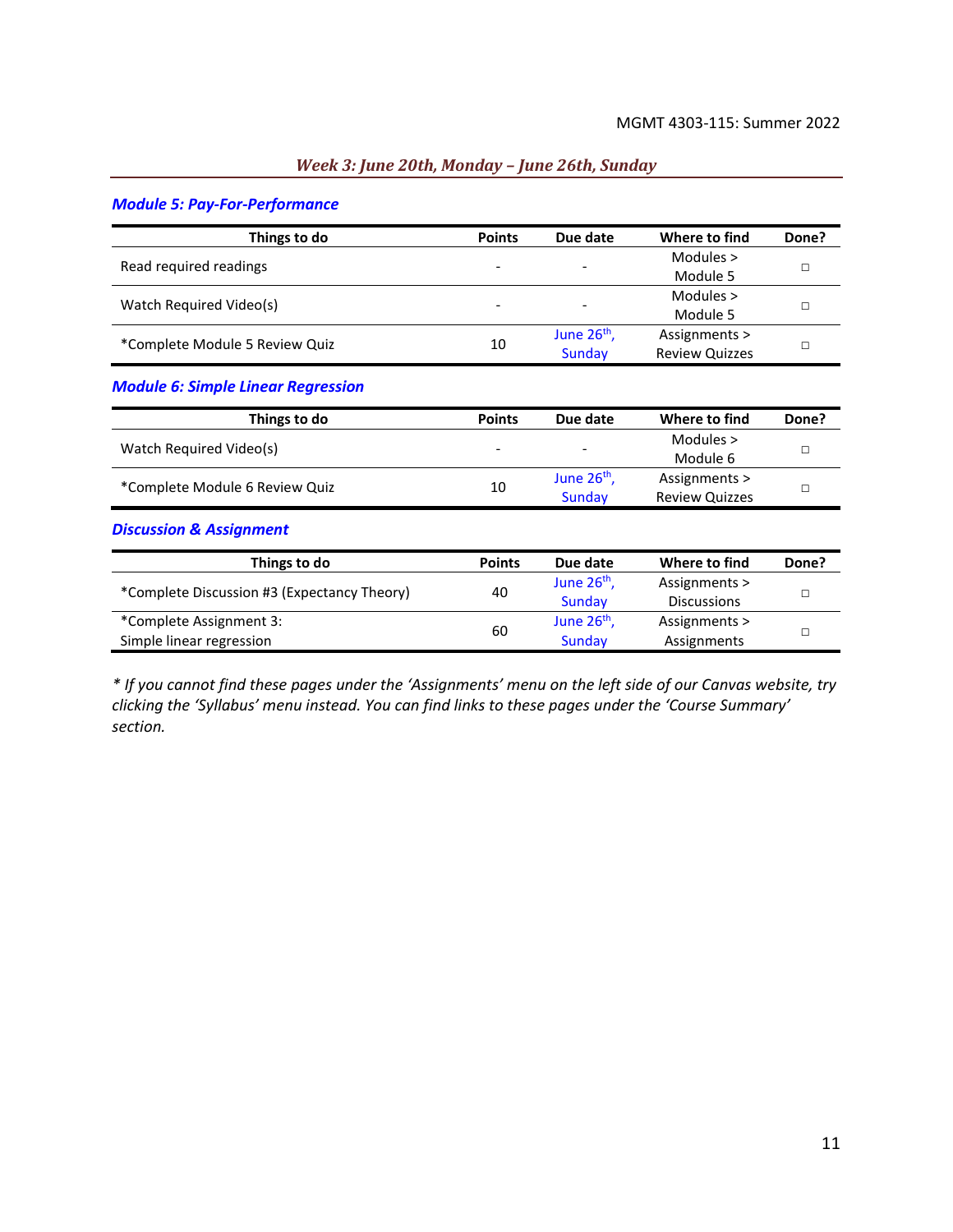#### *Week 4: June 27th, Monday – July 3rd, Sunday*

## *Module 7: Designing a Pay Structure: Combining Labor market, Strategy, Relative Importance of a Job, and Pay-For-Performance Altogether*

| Things to do                   | <b>Points</b>            | Due date                 | Where to find         | Done? |
|--------------------------------|--------------------------|--------------------------|-----------------------|-------|
| Read required readings         |                          |                          | Modules $>$           |       |
|                                | $\overline{\phantom{a}}$ | $\overline{\phantom{0}}$ | Module 7              |       |
| Watch Required Video(s)        |                          |                          | Modules $>$           |       |
|                                | $\overline{\phantom{a}}$ | $\overline{\phantom{0}}$ | Module 7              |       |
|                                |                          | July 3rd,                | Assignments >         |       |
| *Complete Module 7 Review Quiz | 10                       | <b>Sunday</b>            | <b>Review Quizzes</b> |       |

#### *Module 8: Pay in nonprofit*

| Things to do                   | <b>Points</b> | Due date  | Where to find         | Done? |
|--------------------------------|---------------|-----------|-----------------------|-------|
| Read required readings         | ۰             | -         | Modules $>$           |       |
|                                |               |           | Module 8              |       |
|                                |               |           | Modules $>$           |       |
| Watch Required Video(s)        |               | ٠         | Module 8              |       |
|                                |               | July 3rd, | Assignments >         |       |
| *Complete Module 8 Review Quiz | 10            | Sunday    | <b>Review Quizzes</b> |       |

#### *Discussion & Assignment*

| Things to do                                 | <b>Points</b> | Due date  | Where to find     | Done? |
|----------------------------------------------|---------------|-----------|-------------------|-------|
| *Complete Discussion #4 (Pay Secrecy)        | 40            | July 3rd, | Assignments >     |       |
|                                              |               | Sunday    | <b>Discussion</b> |       |
| *Complete Assignment 4: Pay structure design |               | July 3rd  | Assignments >     |       |
|                                              | 60            | Sunday    | Assignments       |       |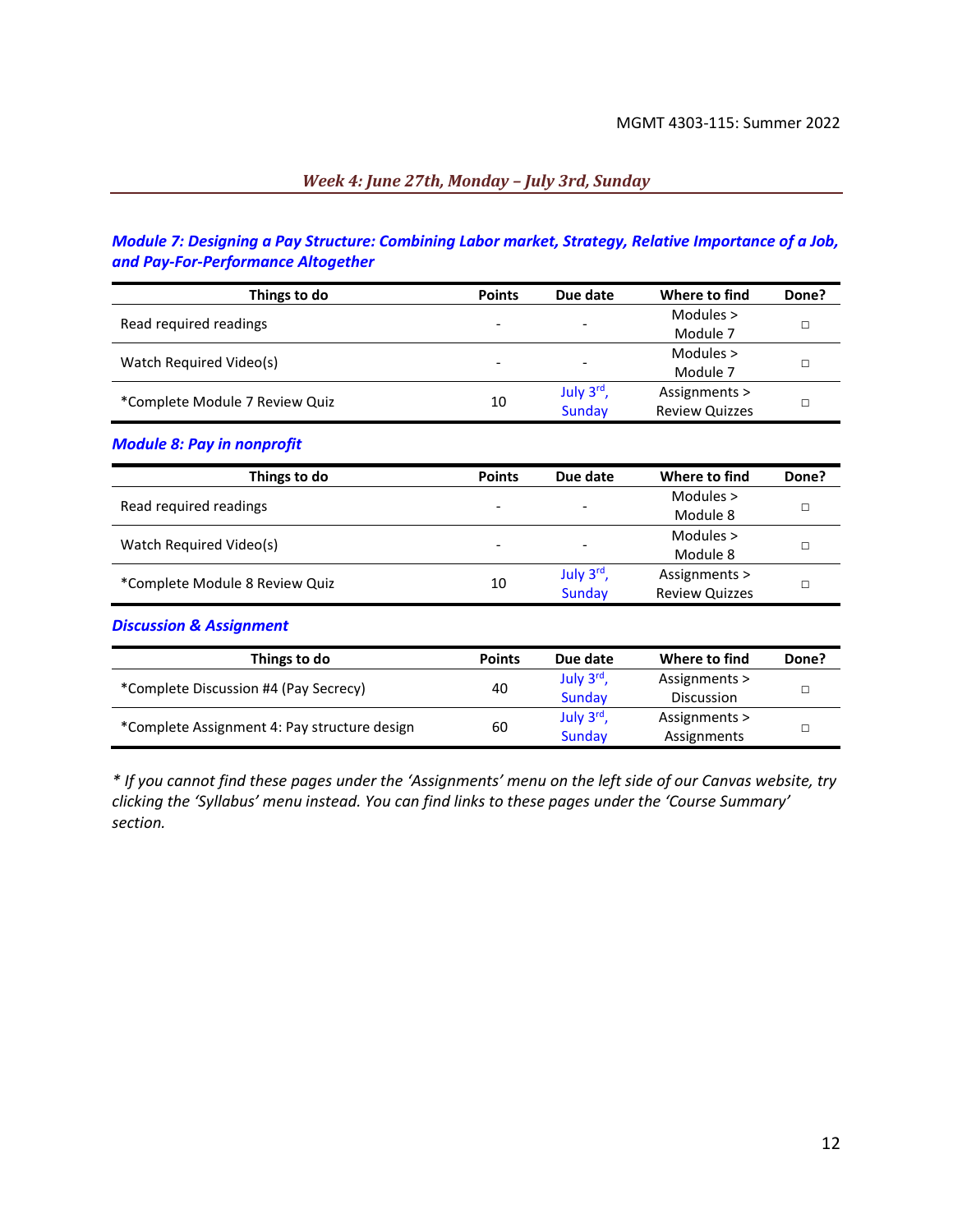#### *Week 5: July 4th, Monday – July 10th, Sunday*

#### *Module 9: Pay secrecy*

| Things to do                   | <b>Points</b>            | Due date                 | Where to find         | Done? |
|--------------------------------|--------------------------|--------------------------|-----------------------|-------|
| Read required readings         |                          |                          | Modules $>$           |       |
|                                | $\overline{\phantom{0}}$ | $\overline{\phantom{a}}$ | Module 9              |       |
|                                |                          |                          | Modules $>$           |       |
| Watch Required Video(s)        | $\overline{\phantom{0}}$ | $\overline{\phantom{0}}$ | Module 9              |       |
| *Complete Module 9 Review Quiz |                          | July $10^{th}$ ,         | Assignments >         |       |
|                                | 10                       | Sunday                   | <b>Review Quizzes</b> |       |

#### *Module 10: Multiple linear regression*

| Things to do                    | <b>Points</b> | Due date                | Where to find         | Done? |
|---------------------------------|---------------|-------------------------|-----------------------|-------|
| Watch Required Video(s)         | -             | -                       | Modules $>$           |       |
|                                 |               |                         | Module 10             |       |
|                                 |               | July $10^{\text{th}}$ , | Assignments >         |       |
| *Complete Module 10 Review Quiz | 10            | Sunday                  | <b>Review Quizzes</b> |       |

#### *Discussion & Assignment*

| Things to do                                 | <b>Points</b> | Due date                | Where to find      | Done? |
|----------------------------------------------|---------------|-------------------------|--------------------|-------|
| *Complete Discussion #5 (Pay Discrimination) | 30            | July $10^{\text{th}}$ , | Assignments >      |       |
|                                              |               | Sunday                  | <b>Discussions</b> |       |
| *Complete Assignment 5:                      |               | July $10^{\text{th}}$ , | Assignments >      |       |
| Multiple linear regression                   | 60            | Sunday                  | Assignments        |       |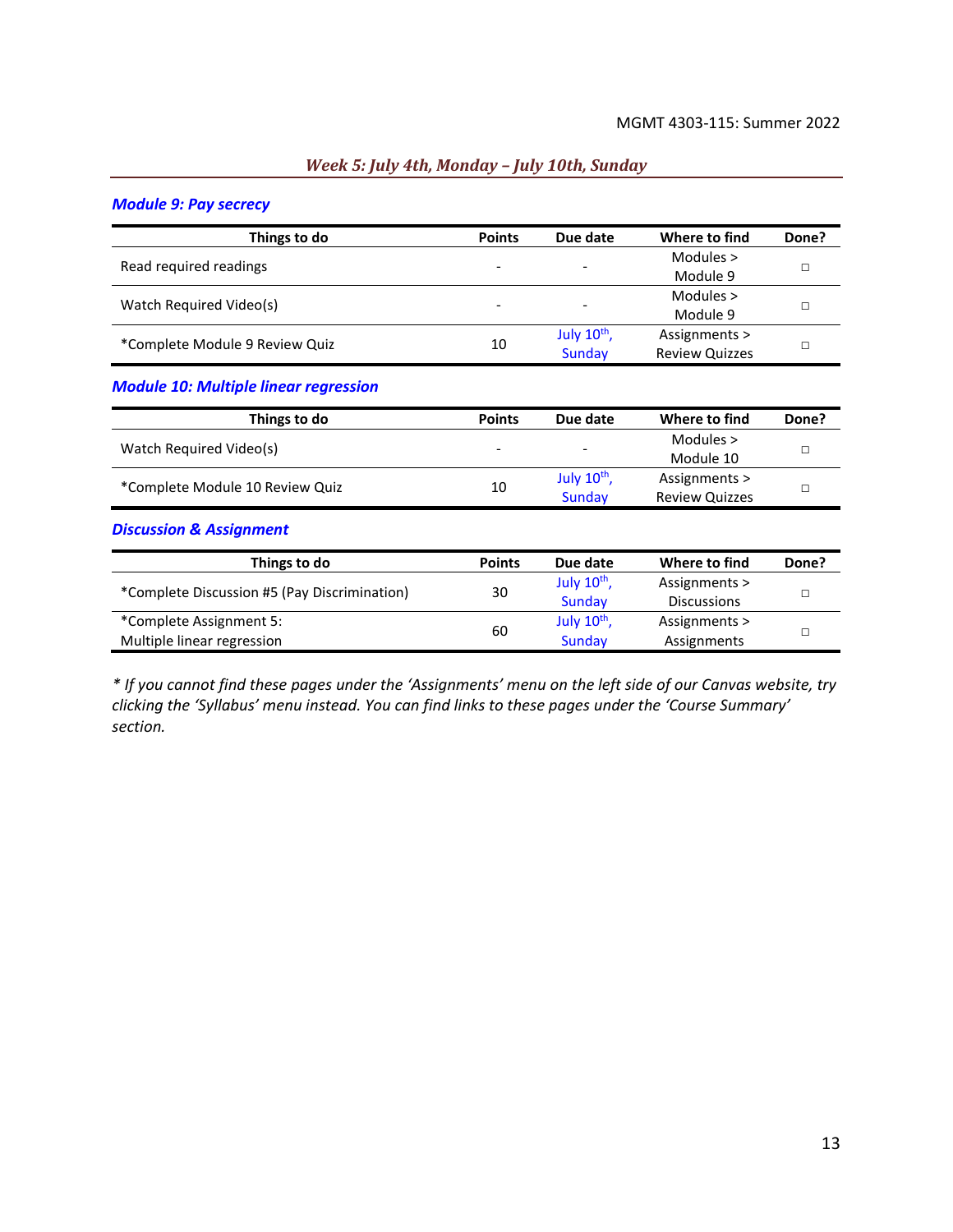### *Week 6: July 11th, Monday – July 17th, Sunday*

#### *Module 11: Pay Discrimination*

| Things to do                    | <b>Points</b> | Due date                 | Where to find         | Done? |
|---------------------------------|---------------|--------------------------|-----------------------|-------|
| Read required readings          |               |                          | Modules $>$           |       |
|                                 | -             | $\overline{\phantom{a}}$ | Module 11             |       |
| Watch Required Video(s)         | -             | $\overline{\phantom{a}}$ | Modules $>$           |       |
|                                 |               |                          | Module 11             |       |
| *Complete Module 11 Review Quiz | 10            | July $17th$ ,            | Assignments >         |       |
|                                 |               | Sunday                   | <b>Review Quizzes</b> |       |

## *Module 12: Executive Pay and Employee Stock / Stock Options*

| Things to do                    | <b>Points</b> | Due date                 | Where to find         | Done? |
|---------------------------------|---------------|--------------------------|-----------------------|-------|
| Read required readings          |               |                          | Modules $>$           |       |
|                                 |               | $\overline{\phantom{a}}$ | Module 12             |       |
|                                 |               |                          | Modules $>$           |       |
| Watch Required Video(s)         |               | $\overline{\phantom{a}}$ | Module 12             |       |
|                                 |               | July $17th$ ,            | Assignments >         |       |
| *Complete Module 12 Review Quiz | 10            | Sunday                   | <b>Review Quizzes</b> |       |

#### *Discussion & Assignment*

| Things to do                                       | <b>Points</b> | Due date      | Where to find      | Done? |
|----------------------------------------------------|---------------|---------------|--------------------|-------|
| *Complete Discussion #6 (Executive Pay in DEF 14A) | 40            | July $17th$ , | Assignments >      |       |
|                                                    |               | Sunday        | <b>Discussions</b> |       |
| *Complete Assignment 6:                            |               | July $17th$   | Assignments >      |       |
| Assessing pay discrimination                       | 60            | Sunday        | Assignments        |       |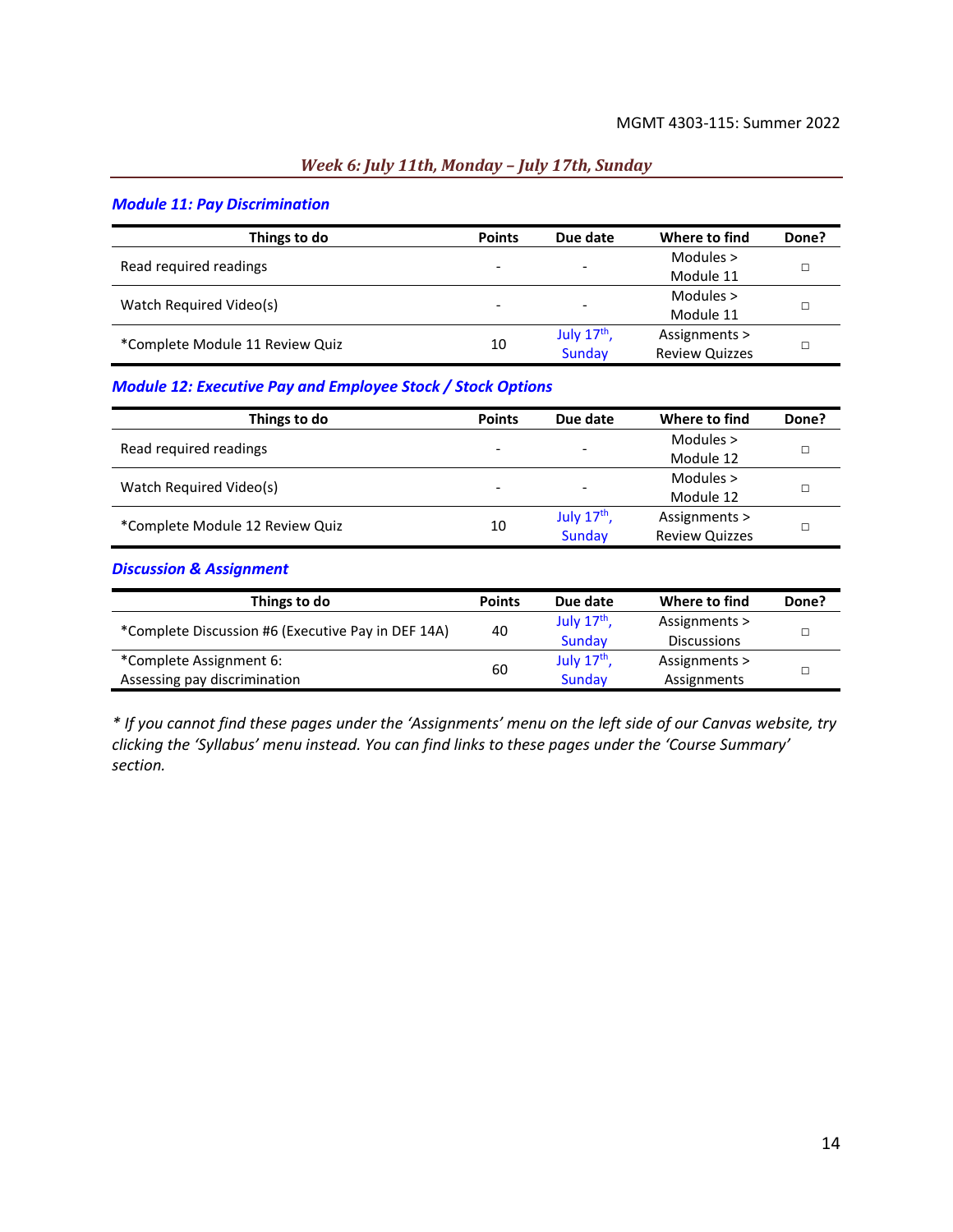## *Week 7: July 18th, Monday – July 24th, Sunday*

## *Module 13: Pay/Income Inequality*

| Things to do                    | <b>Points</b>            | Due date                 | Where to find         | Done? |
|---------------------------------|--------------------------|--------------------------|-----------------------|-------|
| Read required readings          |                          |                          | Modules $>$           |       |
|                                 | $\overline{\phantom{a}}$ | $\overline{\phantom{a}}$ | Module 13             |       |
|                                 |                          |                          | Modules $>$           |       |
| Watch Required Video(s)         | $\overline{\phantom{a}}$ | $\overline{\phantom{a}}$ | Module 13             |       |
| *Complete Module 13 Review Quiz | 10                       | July $24th$ ,            | Assignments >         |       |
|                                 |                          | Sunday                   | <b>Review Quizzes</b> |       |

## *Module 14: International Compensation*

| Things to do                    | <b>Points</b> | Due date                 | Where to find         | Done? |
|---------------------------------|---------------|--------------------------|-----------------------|-------|
| Read required readings          |               |                          | Modules $>$           |       |
|                                 |               | $\overline{\phantom{a}}$ | Module 14             |       |
|                                 |               |                          | Modules $>$           |       |
| Watch Required Video(s)         |               | ۰                        | Module 14             |       |
|                                 |               | July $24th$ ,            | Assignments >         |       |
| *Complete Module 14 Review Quiz | 10            | Sunday                   | <b>Review Quizzes</b> |       |

#### *Discussion & Assignment*

| Things to do                                     | <b>Points</b> | Due date         | Where to find      | Done? |
|--------------------------------------------------|---------------|------------------|--------------------|-------|
| *Complete Discussion #7                          | 40            | July $24th$ ,    | Assignments >      |       |
| (Defined Benefits vs. Defined Contribution Plan) |               | Sunday           | <b>Discussions</b> |       |
|                                                  |               | July $24^{th}$ , | Assignments >      |       |
| *Complete Assignment 7: Pay/Income inequality    | 60            | Sunday           | Assignments        |       |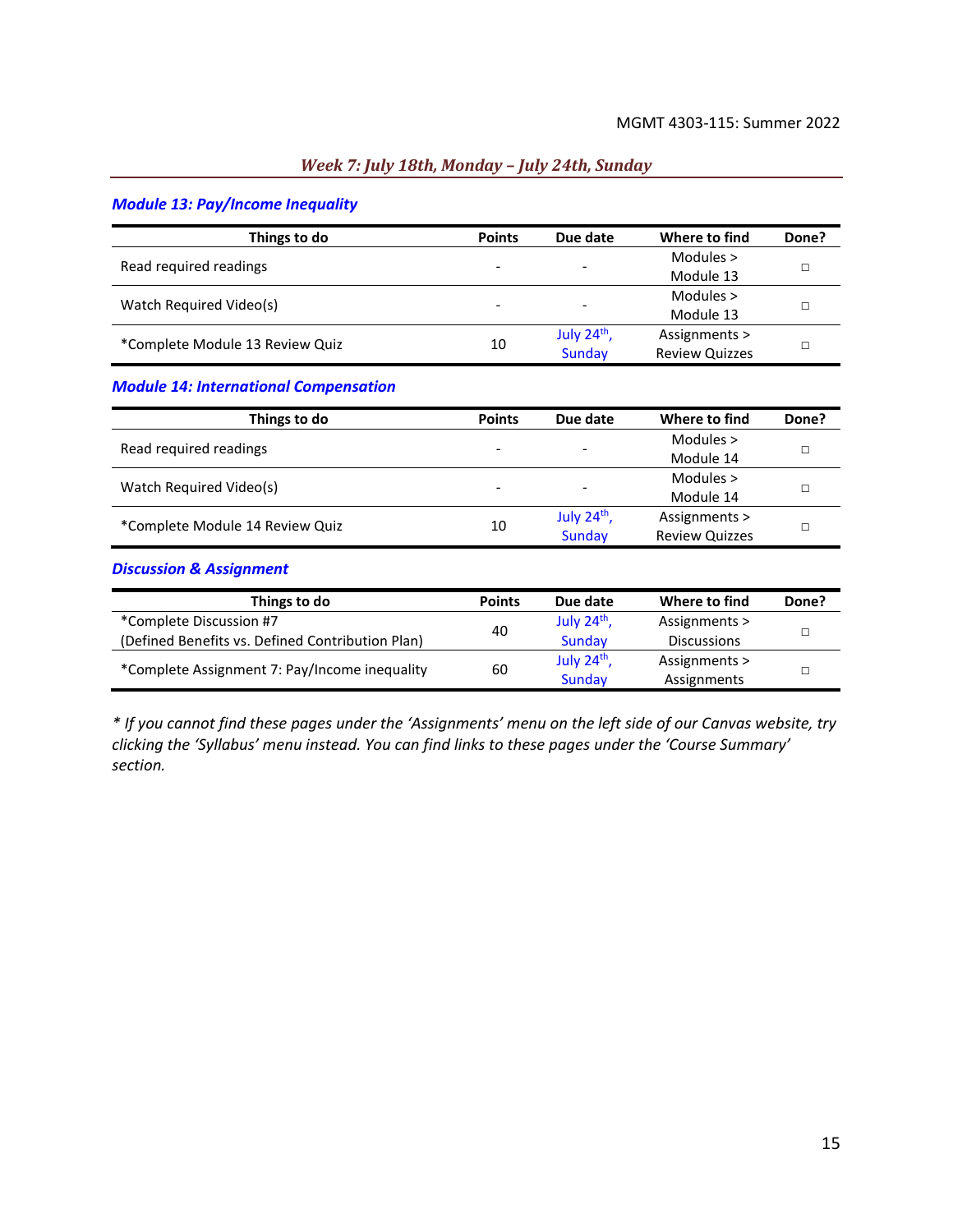# *Module 15: Benefits*

| Things to do                    | <b>Points</b> | Due date                 | Where to find         | Done? |
|---------------------------------|---------------|--------------------------|-----------------------|-------|
| Read required readings          |               |                          | Modules $>$           |       |
|                                 |               | $\overline{\phantom{0}}$ | Module 15             |       |
|                                 |               |                          | Modules $>$           |       |
| Watch Required Video(s)         |               | $\overline{\phantom{a}}$ | Module 15             |       |
| *Complete Module 15 Review Quiz |               | July 29 <sup>th</sup> ,  | Assignments >         |       |
|                                 | 10            | Friday                   | <b>Review Quizzes</b> |       |

*Week 8: July 25th, Monday – July 29th, Friday*

#### *Discussion, Assignment & Exam*

| Things to do                                    | <b>Points</b> | Due date      | Where to find | Done? |  |
|-------------------------------------------------|---------------|---------------|---------------|-------|--|
| *Complete Assignment 8: What to do to earn more | 60            | July $29th$ , | Assignments > |       |  |
|                                                 |               | Friday        | Assignments   |       |  |
|                                                 | 100           | July 29th,    | Assignments > |       |  |
| *Complete Final Exam                            |               | Fridav        | <b>Others</b> |       |  |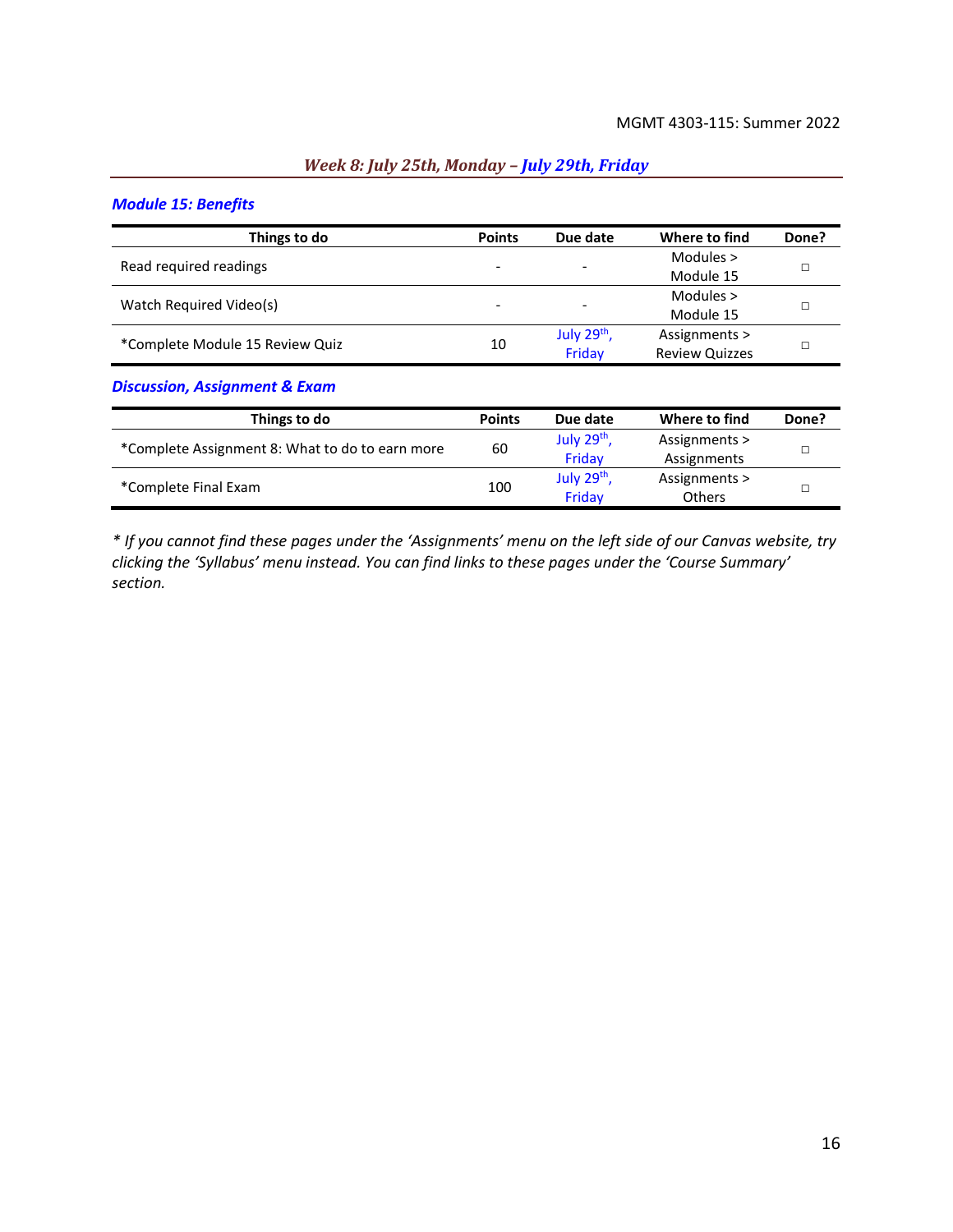## **6. COURSE AND UNIVERSITY PROCEDURES AND POLICIES**

## <span id="page-16-0"></span>**6-1. Drop Policy**

If you need to drop this class, you must complete th[e Drop Request Dynamic Form](https://federation.ngwebsolutions.com/sp/startSSO.ping?PartnerIdpId=https://eis-prod.ec.tamuct.edu:443/samlsso&SpSessionAuthnAdapterId=tamuctDF&TargetResource=https%3a%2f%2fdynamicforms.ngwebsolutions.com%2fSubmit%2fStart%2f53b8369e-0502-4f36-be43-f02a4202f612) through Warrior Web.

Faculty cannot drop students; this is always the responsibility of the student. The Registrar's Office will provide a deadline on the Academic Calendar for which the form must be completed. Once you submit the completed form to the Registrar's Office, you must go into Warrior Web and confirm that you are no longer enrolled. If you still show as enrolled, FOLLOW-UP with the Registrar's Office immediately. You are to attend class until the procedure is complete to avoid the penalty for absence. Should you miss the drop deadline or fail to follow the procedure, you will receive an F in the course, which may affect your financial aid and/or VA educational benefits.

## **6-2. Academic Integrity**

Texas A&M University-Central Texas values the integrity of the academic enterprise and strives for the highest standards of academic conduct. A&M-Central Texas expects its students, faculty, and staff to support the adherence to high standards of personal and scholarly conduct to preserve the honor and integrity of the creative community. Any deviation by students from this expectation may result in a failing grade for the assignment and potentially a failing grade for the course. All academic misconduct concerns will be referred to the Office of Student Conduct. When in doubt about collaboration, citation, or any issue, please contact your instructor before taking a course of action.

For more information regarding the Student Conduct process, visit the following web page. [\[https://www.tamuct.edu/student-affairs/student-conduct.html\]](https://www.tamuct.edu/student-affairs/student-conduct.html).

If you know of potential honor violations by other students, you may submit a report through the following web page.

[\[https://cm.maxient.com/reportingform.php?TAMUCentralTexas&layout\\_id=0\]](https://cm.maxient.com/reportingform.php?TAMUCentralTexas&layout_id=0).

## **6-3. Academic Accommodations**

At Texas A&M University-Central Texas, we value an inclusive learning environment where every student has an equal chance to succeed and has the right to a barrier-free education. The Warrior Center for Student Success, Equity, and Inclusion is responsible for ensuring that students with a disability receive equal access to the university's programs, services, and activities. If you believe you have a disability requiring reasonable accommodations, please contact the Office of Access and Inclusion, WH-212; or call (254) 501-5836. Any information you provide is private and confidential and will be treated as such.

For more information, please visit our Access & Inclusion Canvas page (log-in required) [\[https://tamuct.instructure.com/courses/717\]](https://tamuct.instructure.com/courses/717)

## **6-4. Important information for Pregnant and/or Parenting Students**

Texas A&M University-Central Texas supports students who are pregnant and/or parenting. In accordance with requirements of Title IX and related guidance from the US Department of Education's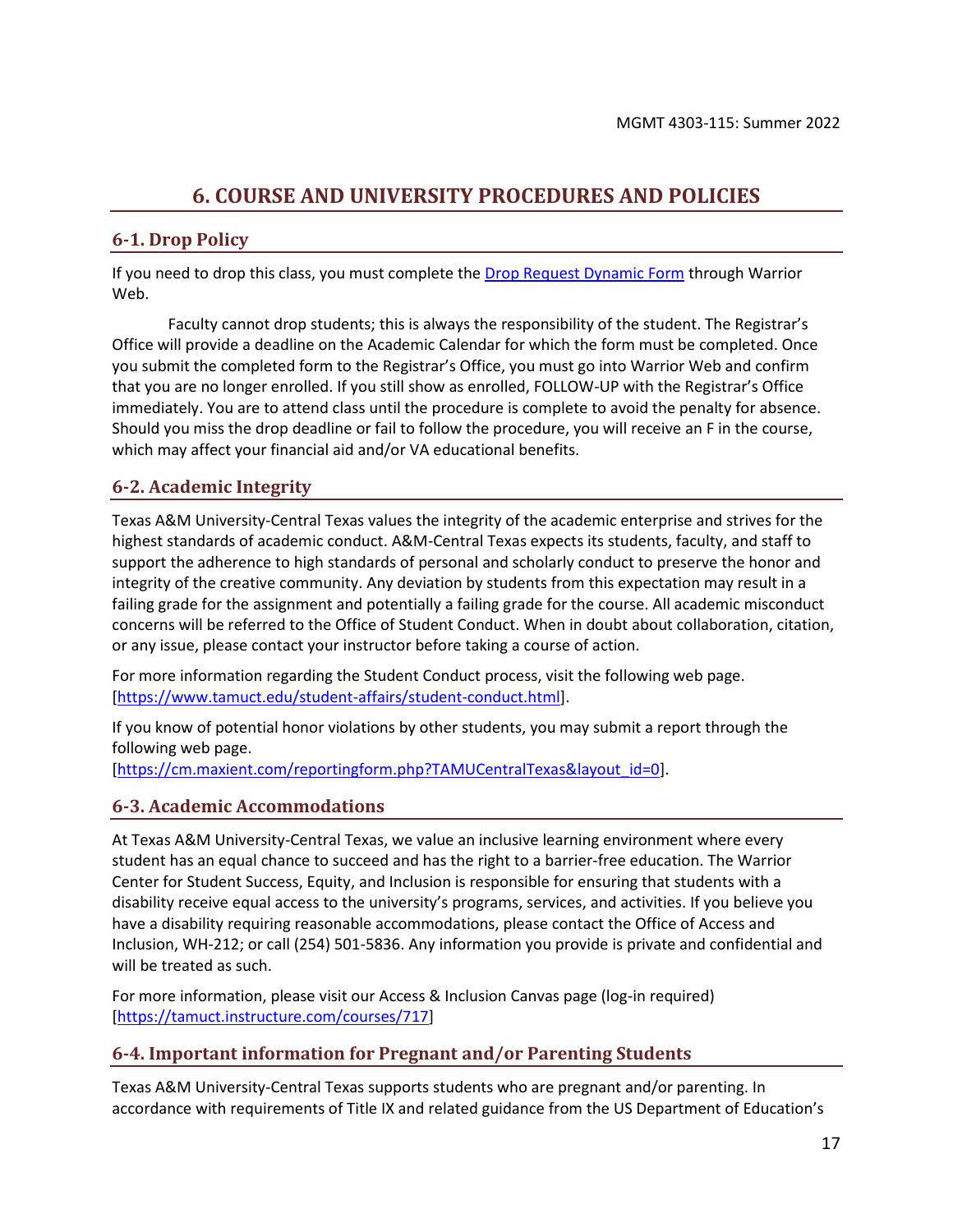Office of Civil Rights, the Dean of Student Affairs Office can assist students who are pregnant and/or parenting in seeking accommodations related to pregnancy and/or parenting. Students should seek out assistance as early in the pregnancy as possible. For more information, please visit the [Student Affairs](https://www.tamuct.edu/student-affairs/index.html) web page. Students may also contact the institution's Title IX Coordinator. If you would like to read more about these requirements and guidelines online, please visit the website [\[http://www2.ed.gov/about/offices/list/ocr/docs/pregnancy.pdf\]](http://www2.ed.gov/about/offices/list/ocr/docs/pregnancy.pdf).

Title IX of the Education Amendments Act of 1972 prohibits discrimination on the basis of sex and gender–including pregnancy, parenting, and all related conditions. A&M-Central Texas is able to provide flexible and individualized reasonable accommodation to pregnant and parenting students. All pregnant and parenting students should contact the Associate Dean in the Division of Student Affairs at (254) 501-5909 to seek out assistance. Students may also contact the University's Title IX Coordinator.

## **6-5. Tutoring**

Tutoring is available to all A&M-Central Texas students, both virtually and in-person. Student success coaching is available online upon request.

If you have a question, are interested in becoming a tutor, or are in need of success coaching, contact the Warrior Center for Student Success, Equity and Inclusion at (254) 501-5836, or visit the Warrior Center at 212 Warrior Hall, or by emailing [WarriorCenter@tamuct.edu.](mailto:WarriorCenter@tamuct.edu)

To schedule tutoring sessions and view tutor availability, please visi[t Tutor Matching Services](https://tutormatchingservice.com/TAMUCT) or visit the Tutoring Center in 111 Warrior Hall.

Chat live with a remote tutor 24/7 for almost any subject from your computer! Tutor.com is an online tutoring platform that enables A&M-Central Texas students to log in and receive online tutoring support at no additional cost. This tool provides tutoring in over 40 subject areas except for writing support. Access Tutor.com through Canvas.

## **6-6. The University Writing Center**

Located in Warrior Hall 416, the University Writing Center (UWC) at Texas A&M University–Central Texas (A&M–Central Texas) is a free service open to all A&M–Central Texas students. For the Summer 2022 semester, the hours of operation are from 10:00 a.m.-4:00 p.m. Monday thru Thursday in Warrior Hall 416 (with online tutoring available every hour as well), with satellite hours available online only Monday thru Thursday from 6:00-9:00 p.m. and most Saturdays from 12:00-3:00 p.m.

Tutors are prepared to help writers of all levels and abilities at any stage of the writing process. While tutors will not write, edit, or grade papers, they will assist students in developing more effective composing practices. By providing a practice audience for students' ideas and writing, our tutors highlight the ways in which they read and interpret students' texts, offering guidance and support throughout the various stages of the writing process. In addition, students may work independently in the UWC by checking out a laptop that runs the Microsoft Office suite and connects to WIFI or by consulting our resources on writing, including all of the relevant style guides. Whether you need help brainstorming ideas, organizing an essay, proofreading, understanding proper citation practices, or just want a quiet place to work, the UWC is here to help!

Students may arrange a one-to-one session with a trained and experienced writing tutor by making an appointment vi[a WCOnline.](https://tamuct.mywconline.com/) In addition, you can email Dr. Bruce Bowles Jr. at bruce.bowles@tamuct.edu if you have any questions about the UWC, need any assistance with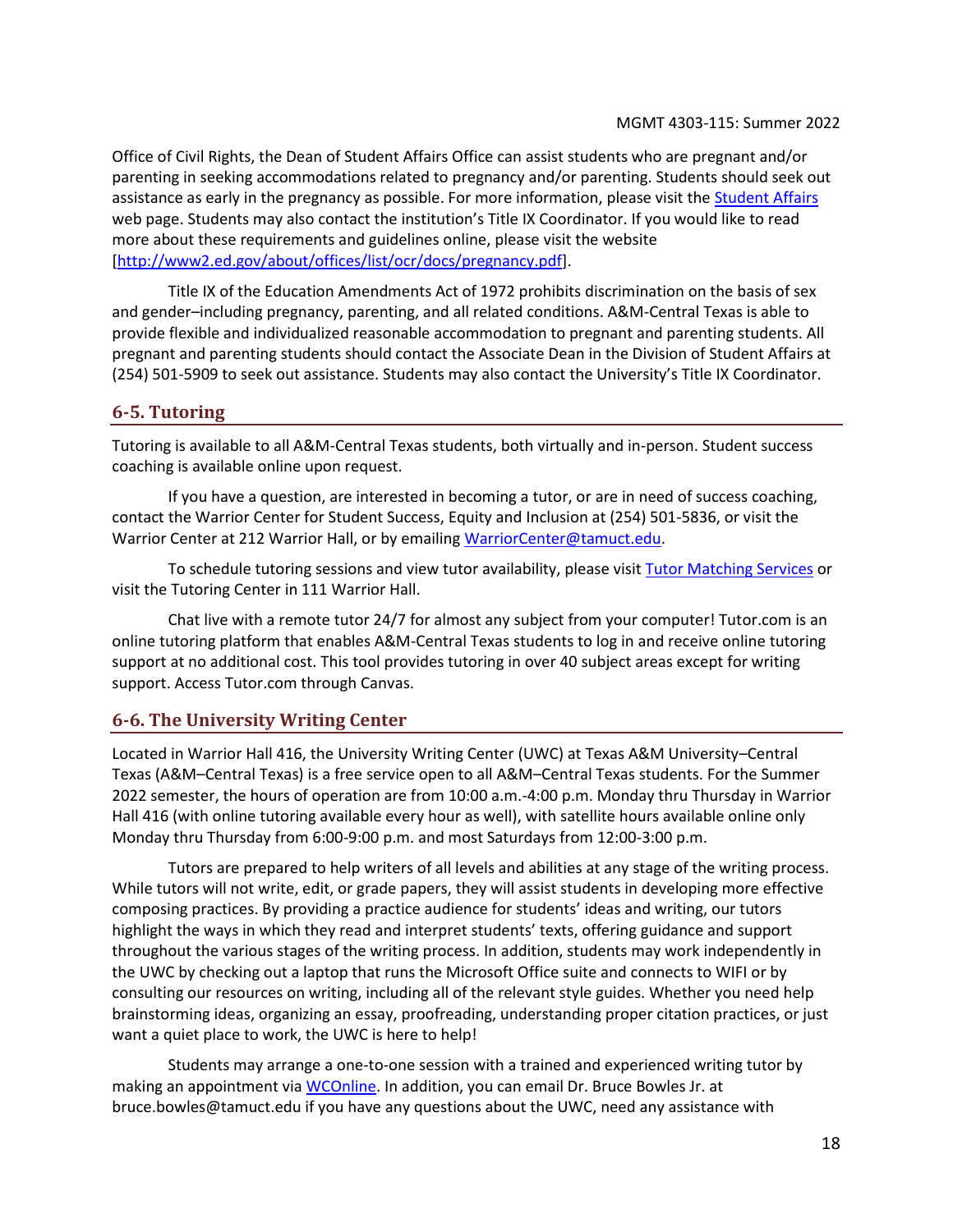scheduling, or would like to schedule a recurring appointment with your favorite tutor by making an appointment via [WCOnline.](https://tamuct.mywconline.com/) In addition, you can email Dr. Bruce Bowles Jr. at bruce.bowles@tamuct.edu if you have any questions about the UWC, need any assistance with scheduling, or would like to schedule a recurring appointment with your favorite tutor.

## **6-7. University Library**

The University Library provides many services in support of research across campus and at a distance. We offer over 200 electronic databases containing approximately 400,000 eBooks and 82,000 journals, in addition to the 96,000 items in our print collection, which can be mailed to students who live more than 50 miles from campus. Research guides for each subject taught at A&M-Central Texas are available through our website to help students navigate these resources. On campus, the library offers technology, including cameras, laptops, microphones, webcams, and digital sound recorders.

Research assistance from a librarian is also available 24 hours a day through our online chat service and at the reference desk when the library is open. Research sessions can be scheduled for more comprehensive assistance and may take place virtually through WebEx, Microsoft Teams, or in-person at the library. [Schedule an appointment here.](https://tamuct.libcal.com/appointments/?g=6956) Assistance may cover many topics, including how to find articles in peer-reviewed journals, how to cite resources, and how to piece together research for written assignments.

Our 27,000-square-foot facility on the A&M-Central Texas main campus includes student lounges, private study rooms, group work spaces, computer labs, family areas suitable for all ages, and many other features. Services such as interlibrary loan, TexShare, binding, and laminating are available. The library frequently offers workshops, tours, readings, and other events. For more information, please visit ou[r Library website.](http://tamuct.libguides.com/index)

## **7. FREQUENTLY ASKED QUESTIONS (FAQs)**

#### <span id="page-18-0"></span>**FAQ 1. Can the course contents be opened in advance?**

**Answer:** No, course materials will not be opened in advance of the schedule outlined in section ['5](#page-7-0). [Weekly Checklist'](#page-7-0). I develop course content and make adjustments to course materials during semesters for a better student learning experience.

#### **FAQ 2. I have missed an assignment deadline. Can you extend the deadline for me?**

**Answer:** Yes, but ONLY IF the reason for missing the deadline is due to an unavoidable or unforeseeable event. You'll also need to provide me with written documentation that verifies the reason.

#### **FAQ 3. The reason that I have missed the assignment is private. So, I cannot provide you with a reason or documentation. Can you extend the deadline for me?**

**Answer:** I value your privacy. However, in this case, I cannot provide you with a deadline extension. I have to be fair to other students, and I have to apply the same standard for a deadline extension to everyone.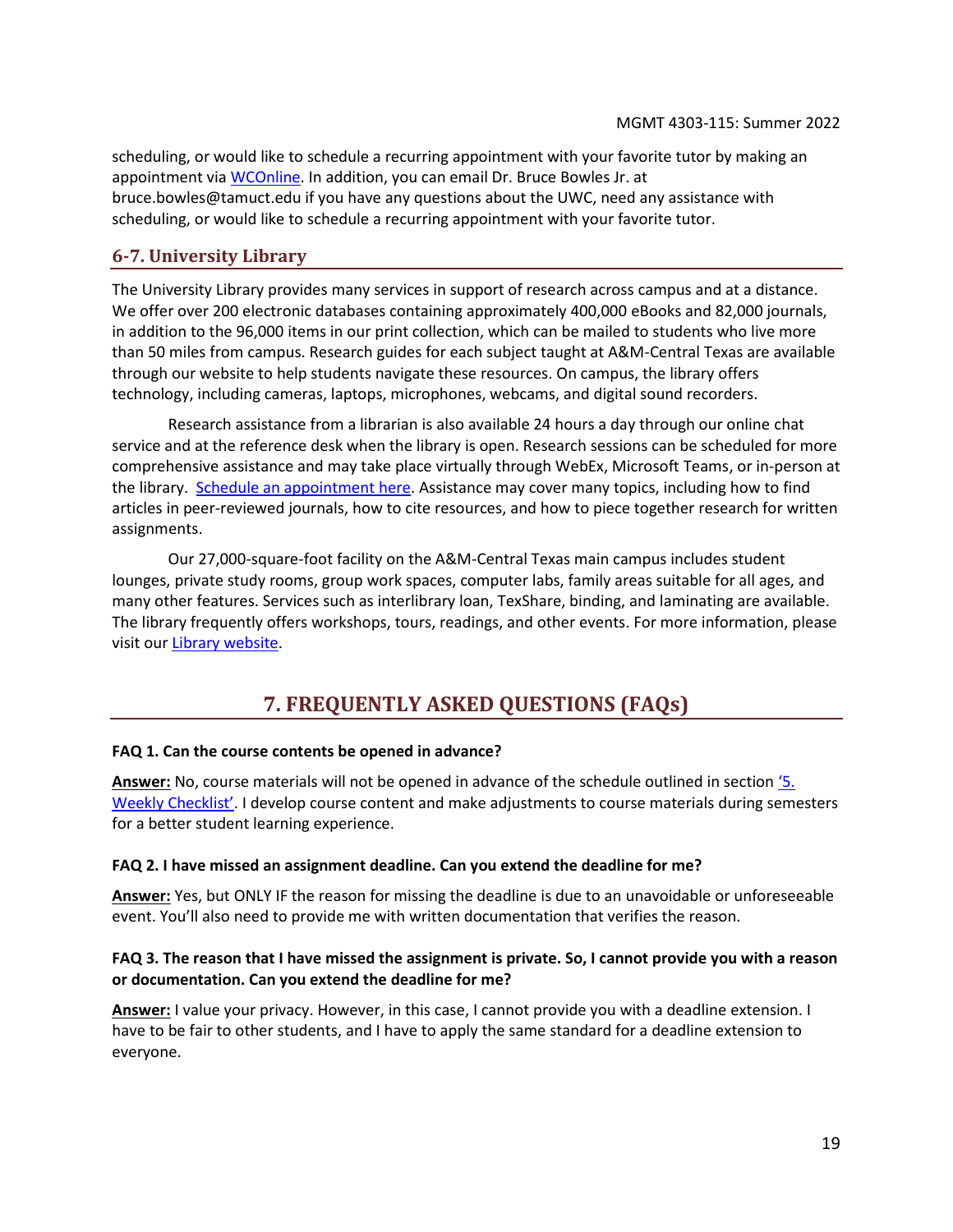#### **FAQ 4. I finished the assignment before the deadline. But I wasn't able to submit the assignment in time because there was a problem with my internet or the Canvas system. Can you extend the deadline for me?**

**Answer:** Yes, I understand that this can happen, and you can submit your assignment late. However, in this case, your submitted assignment (either in word or pdf file format) should have been "last modified" before the deadline (this can be verified through the 'properties' menu in word or pdf program). If your file is shown as last modified after the deadline (for whichever reason, including the case that your file's last modified time cannot be verified), I cannot accept your assignment. Again, I have to be fair to other students, and I have to apply the same standard for a deadline extension to everyone.

## **FAQ 5. I have copy-and-pasted a writing that is more than seven consecutive words from another source. However, I have clearly cited the source in my assignment. Is this plagiarism?**

**Answer:** Yes, that will be viewed as plagiarism in this course because seven or more consecutive words are identical to a writing from another source. For your writing to be free of plagiarism controversy, you need to paraphrase the original writing so that less than seven or more consecutive words are identical to a writing from another source.

## **FAQ 6. I have copy-and-pasted a writing that is more than seven consecutive words from my past assignment in another course. Is this plagiarism?**

**Answer:** Yes, that will be viewed as plagiarism in this course because seven or more consecutive words are identical to a writing from another source. "Another source" also encompasses your past assignments from this as well as another course that you have taken in the past. For your writing to be free of plagiarism controversy, you need to paraphrase the original writing so that less than seven or more consecutive words are identical to a writing from another source. You also need to cite and reference your past work accordingly.

## **FAQ 7. I have taken this course in the past, but I'm taking this course again this semester. When I was taking this course the last time, I completed Assignments #1, #5, and #7. Can I re-submit these assignments without any changes?**

**Answer:** No, they will be considered plagiarism for the same reason in my answer to FAQ 6 above. Please read the answer to the FAQ6 above for more detail.

#### **FAQ 8. The syllabus says that teamwork is not allowed in this course. Does this mean that I cannot help out a classmate in understanding the learning contents or assignments that he or she is having trouble with (or vice versa for getting help from a classmate)?**

**Answer:** No, a student helping out another student to better understand the learning contents is a kind gesture and is, in fact, somewhat encouraged. I'd rather have my students study together and have a better understanding of the learning contents than just give up on understanding the contents. (And, of course, you can always reach out to me for help too.)

However, students have to answer the questions on their own based on how they have understood the learning contents. If a student's answer is too similar to another student's answer in a way that is difficult to be viewed as independent work, this is now viewed as "teamwork," which is prohibited in this course.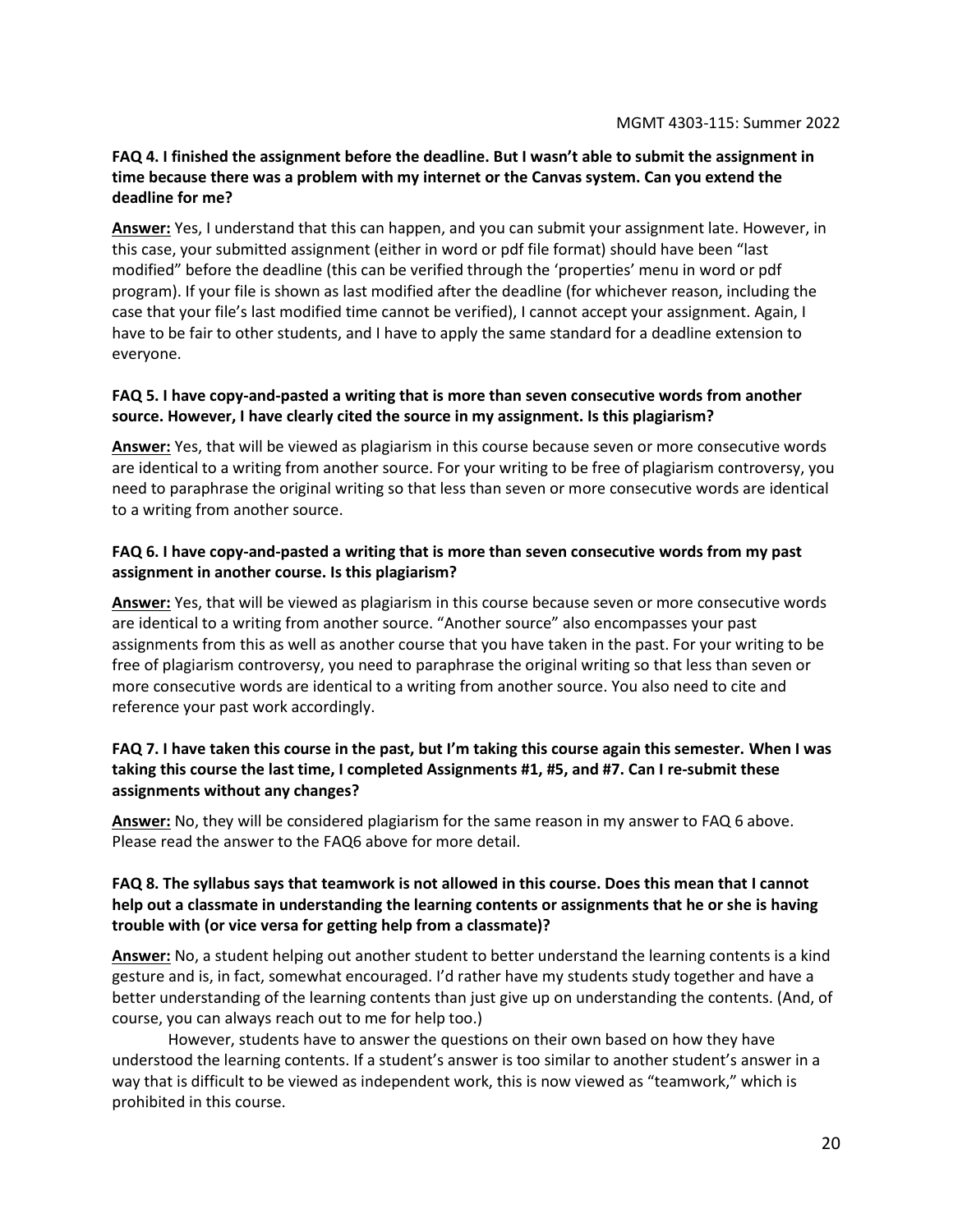So, if you are helping out John, please make sure that John writes the answers on his own based on how he understood the learning contents (and vice versa if you are the student that is getting help from John). And if seven or more consecutive words are identical to a writing from John's assignment, it will also be viewed as plagiarism.

## **FAQ 9. I have referenced (or used) my friend's work (or someone else's work from the internet). But I have paraphrased every sentence. Is this a problem?**

**Answer:** Yes, this can be a problem as your submission can be viewed as an outcome of teamwork. In this case, your answer will be too similar to your friend's answer in a way that is difficult to be viewed as independent work. What your friend can only do is help you to understand the learning contents related to the assignment.

## **FAQ 10. Our Canvas website shows that I have achieved 92% of the grades available. Does this mean that I'm getting an "A" in this course?**

**Answer:** It depends. As outlined in the section '[3-10. Grading Criteria](#page-6-2)' of this document, your final grade will be determined by the total points that you have achieved in this course and not by the percentage that you may see on our Canvas website. So, if your total point, in the end, is 900 points or greater and you see 92% on the website, your grade will be an "A" grade for this course. But if your total point, in the end, is less than 900 points and you see 92% on the website, your grade will be "B" for this course.

## **FAQ 11. My total point, in the end, is 903 points. But our Canvas website shows that I have achieved 88% of the grades available. Does this mean that I'm getting an "A" in this course?**

**Answer:** Yes, your grade will be "A" in this course because your total point for this course is 900 or greater.

## **FAQ 12. Can I upload the course materials to websites like Course Hero?**

**Answer:** No. Please read the section '[3-9. Instructor Polices](#page-4-1)' of this document for more detail. You'll also receive a failing grade "F" and be referred to Student Affairs if the copyright policy is violated in any way.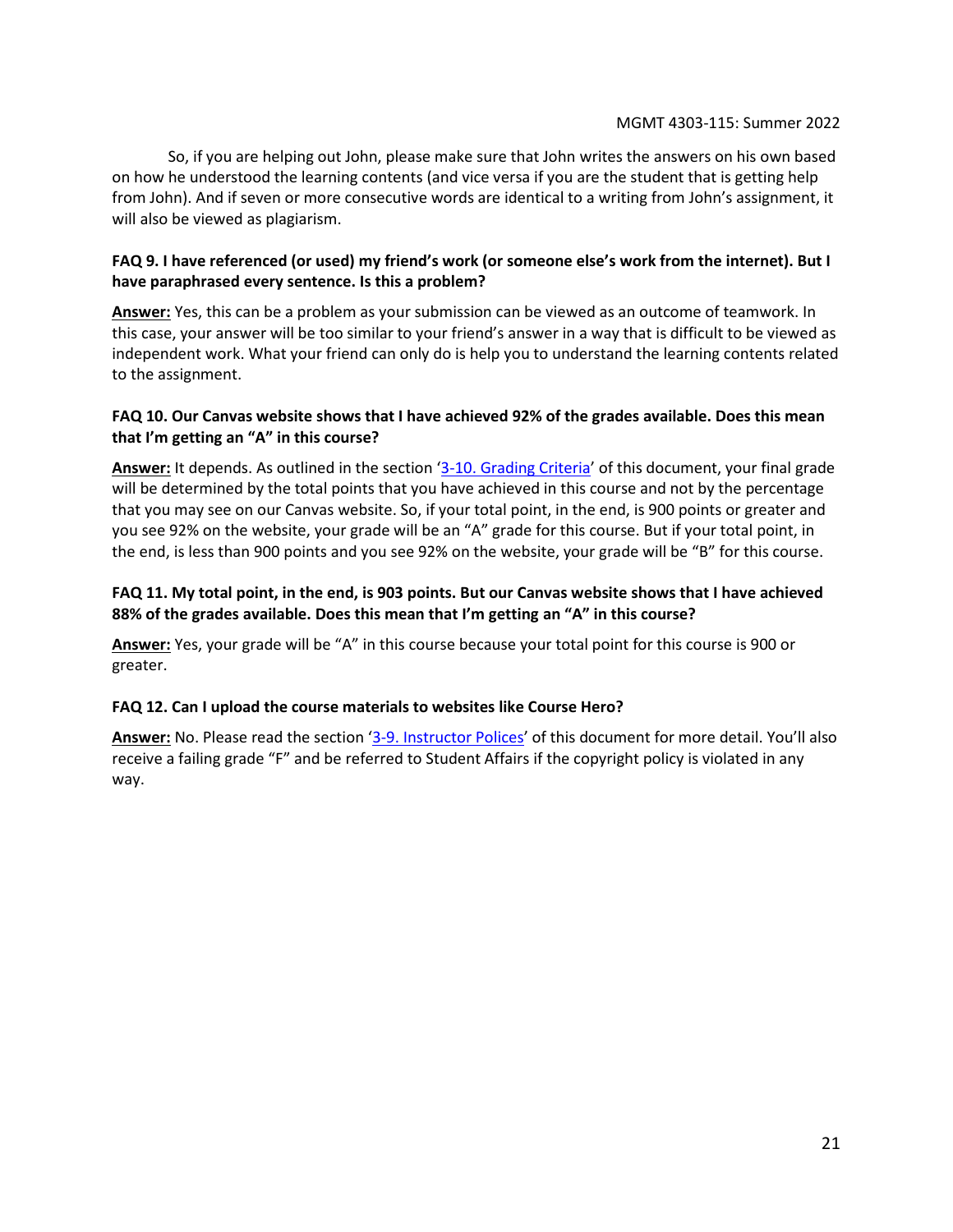## **Appendix – Assignment Example**

<span id="page-21-0"></span>*\* This is only an example. The finalized assignment may differ.*

**Assignment #1: Bureau of Labor Statistics (BLS) Pay Data (60 points) Distributed: XXX Due: XXX**

#### **Why this assignment?**

This assignment is intended to achieve the goal of our Module 2 learning objectives, "demonstrate an understanding of how supply and demand of labor can affect pay level in the labor market" and "identify a data source for determining market pay level" (also related to Course Objective #1). This assignment will also allow students to pre-think about the limitations of the economics model of pay, which they will be learning in the following module (Module 3).

#### **Instruction**

Watch *Video 3: BLS Pay data* (Modules > Module 2 > Required Videos) and answer Questions 1 to 3.

## **Important Notes**

1. In writing your answers, NEVER copy-and-paste any part of the textbook or any other sources. Write the answers in your own words. If more than seven consecutive words are identical to a writing from another source (including the textbook, your past works, and any other sources), it will be considered plagiarism, and you will receive 0 points for this assignment. You will also be referred to Students Affairs.

2. See the grading rubric on the last page for grading standards.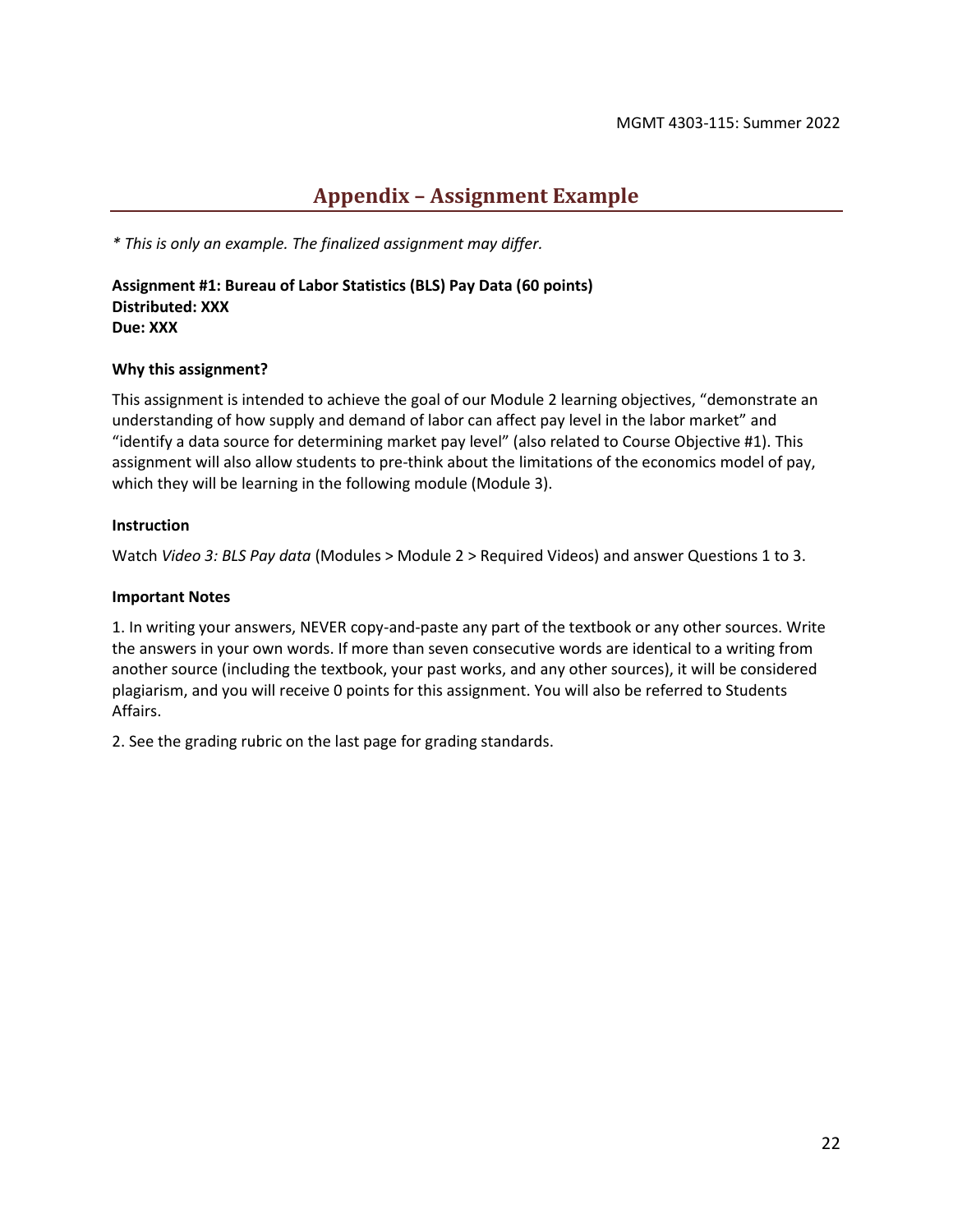## **Appendix – Assignment Example (Continued)**

## **Question 1 (Total of 25 points)**

Go to the United States Bureau of Labor Statistics website (www.bls.gov/oes/data.htm), which allows you to find data on compensation for people in the United States. In the database *Occupational Employment Statistics*, click on the one-screen data search.

Step 1) Inside the *Select a search type* box, click *Multiple occupations for one geographical area*, then click *Metropolitan or Non-metropolitan Area*.

Step 2) Choose an area that is nearby where you live.

Step 3) Select two occupations of your choice. But for the learning purpose of this assignment, select two occupations that you would expect the pay levels to be largely different (e.g., fast food cooks vs. lawyers).

Step 4) Select annual mean, 10th percentile, 25<sup>th</sup> percentile, median, 75<sup>th</sup> percentile, and 90<sup>th</sup> percentile wages.

Step 5) Select an output type.

**Step 6)** Based on your output, fill in the following table. The words in *italic* should be replaced by the occupations and the area that you have searched. **(10 points)**

| Occupation          | Annual<br>mean wage | Annual<br>10 <sup>th</sup><br>percentile<br>wage | Annual<br>25 <sup>th</sup><br>percentile<br>wage | Annual<br>median<br>wage | Annual<br>75 <sup>th</sup><br>percentile<br>wage | Annual<br>90 <sup>th</sup><br>percentile<br>wage |
|---------------------|---------------------|--------------------------------------------------|--------------------------------------------------|--------------------------|--------------------------------------------------|--------------------------------------------------|
| <b>Occupation 1</b> |                     |                                                  |                                                  |                          |                                                  |                                                  |
| <b>Occupation 2</b> |                     |                                                  |                                                  |                          |                                                  |                                                  |

*Area*

**Step 7)** From the economics model of pay point of view, explain why you would examine the pay difference between two occupations within a given area. You MUST use the concept of "supply of labor" and/or "demand of labor" in writing your answer. **(15 points)**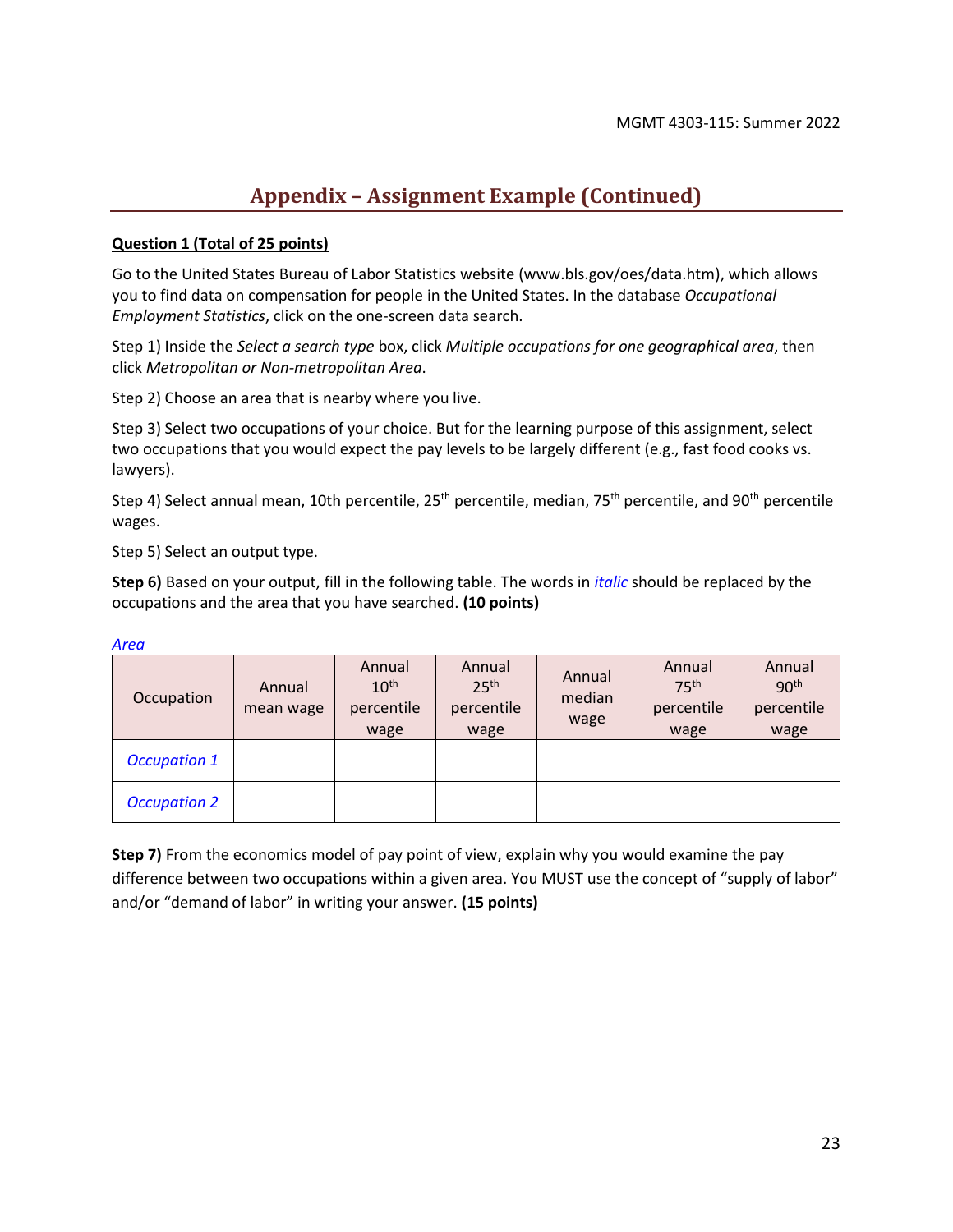## **Appendix – Assignment Example (Continued)**

## **Question 2 (Total of 25 points)**

Again, go to the United States Bureau of Labor Statistics website (www.bls.gov/oes/data.htm). In the database *Occupational Employment Statistics*, click on the one-screen data search.

Step 1) Inside the *Select a search type* box, click *One occupation for multiple geographical areas*.

Step 2) Choose an occupation of your choice.

Step 3) *Click Metropolitan or Non Metropolitan Area* and select two areas of your choice. For the learning purpose of this assignment, select one relatively large area and one relatively small area in terms of population (e.g., Houston, TX vs. Ithaca, NY).

Step 4) Select annual mean, 10th percentile, 25<sup>th</sup> percentile, median, 75<sup>th</sup> percentile, and 90<sup>th</sup> percentile wages.

Step 5) Select an output type.

**Step 6)** Based on your output, fill in the following table. The words in *italic* should be replaced by the areas and the occupation that you have searched. **(10 points)**

| Area   | Annual<br>mean wage | Annual<br>10 <sup>th</sup><br>percentile<br>wage | Annual<br>25 <sup>th</sup><br>percentile<br>wage | Annual<br>median<br>wage | Annual<br>75 <sup>th</sup><br>percentile<br>wage | Annual<br>90 <sup>th</sup><br>percentile<br>wage |
|--------|---------------------|--------------------------------------------------|--------------------------------------------------|--------------------------|--------------------------------------------------|--------------------------------------------------|
| Area 1 |                     |                                                  |                                                  |                          |                                                  |                                                  |
| Area 2 |                     |                                                  |                                                  |                          |                                                  |                                                  |

#### *Occupation*

**Step 7)** From the economics model of pay point of view, explain why you would examine the pay difference within the same job between two areas. You MUST use the concept of "supply of labor" and/or "demand of labor" in writing your answer. (If your selection does not result in a noticeable pay difference between two areas, please change either the occupation or the areas for your search.) **(15 points)**

## **Question 3 (10 points)**

Now, closely examine the tables that you have made in Questions 1 and 2. Is there an observation in your tables that cannot be explained by the economics model of pay? For example, in Question 1, the observed pay difference between the two occupations within a given area could be explained by the economics model of pay. And in Question 2, the observed pay difference within the same job between two areas could also be explained by the economics model of pay. What is the observation (or the *pattern* of statistics) in the two tables that cannot be explained by the economics model of pay?